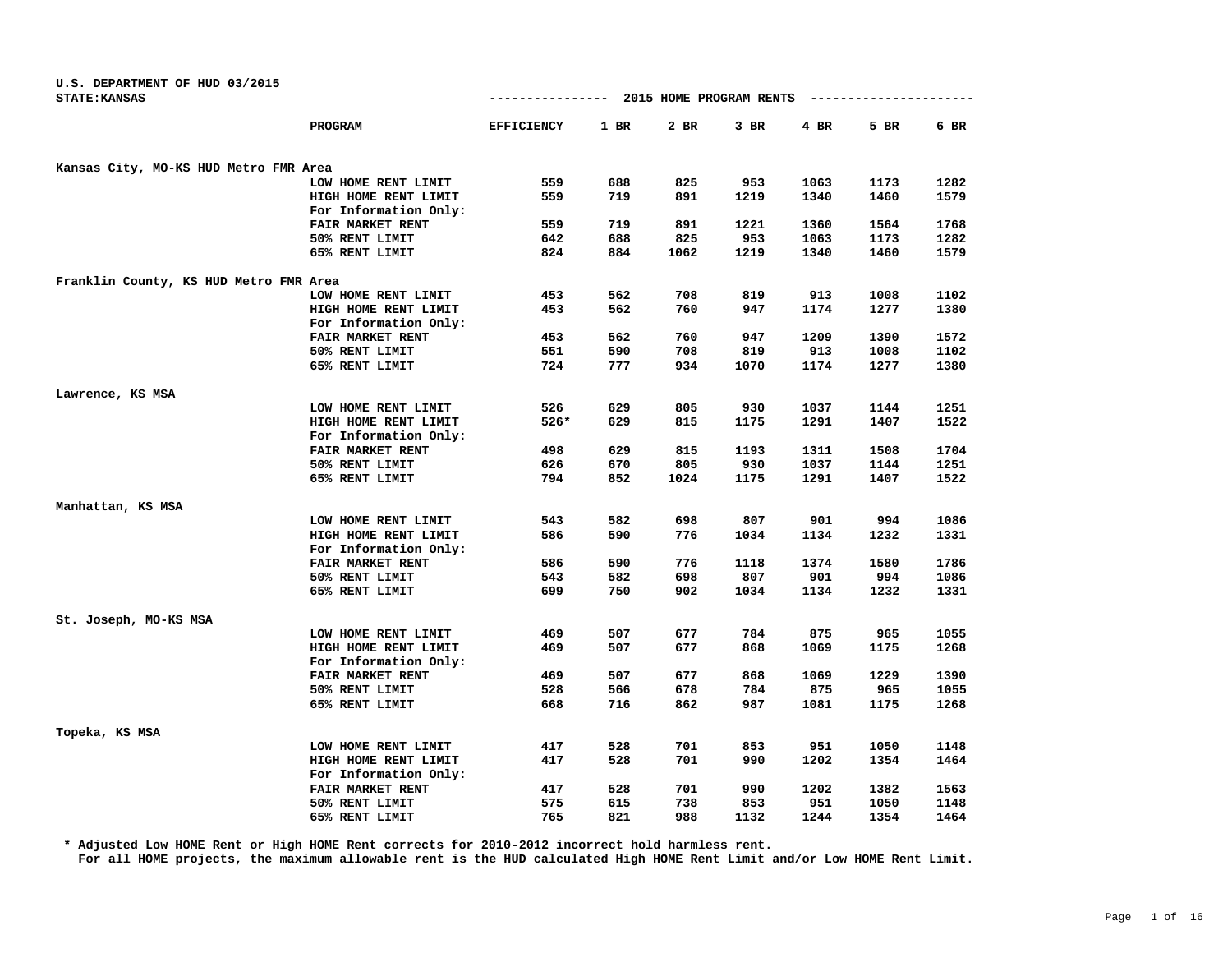| U.S. DEPARTMENT OF HUD 03/2015<br><b>STATE: KANSAS</b> |                       | ----------------  |      | 2015 HOME PROGRAM RENTS |        | ---------- |      |      |
|--------------------------------------------------------|-----------------------|-------------------|------|-------------------------|--------|------------|------|------|
|                                                        |                       |                   |      |                         |        |            |      |      |
|                                                        | PROGRAM               | <b>EFFICIENCY</b> | 1 BR | 2 BR                    | $3$ BR | 4 BR       | 5 BR | 6 BR |
| Wichita, KS HUD Metro FMR Area                         |                       |                   |      |                         |        |            |      |      |
|                                                        | LOW HOME RENT LIMIT   | 439               | 544  | 723                     | 856    | 956        | 1055 | 1153 |
|                                                        | HIGH HOME RENT LIMIT  | 439               | 544  | 723                     | 997    | 1099       | 1264 | 1429 |
|                                                        | For Information Only: |                   |      |                         |        |            |      |      |
|                                                        | FAIR MARKET RENT      | 439               | 544  | 723                     | 997    | 1099       | 1264 | 1429 |
|                                                        | 50% RENT LIMIT        | 577               | 618  | 742                     | 856    | 956        | 1055 | 1153 |
|                                                        | 65% RENT LIMIT        | 774               | 831  | 999                     | 1145   | 1259       | 1370 | 1481 |
| Sumner County, KS HUD Metro FMR Area                   |                       |                   |      |                         |        |            |      |      |
|                                                        | LOW HOME RENT LIMIT   | 469               | 472  | 639                     | 850    | 968        | 1069 | 1169 |
|                                                        | HIGH HOME RENT LIMIT  | 469               | 472  | 639                     | 850    | 1132       | 1302 | 1472 |
|                                                        | For Information Only: |                   |      |                         |        |            |      |      |
|                                                        | FAIR MARKET RENT      | 469               | 472  | 639                     | 850    | 1132       | 1302 | 1472 |
|                                                        | 50% RENT LIMIT        | 585               | 626  | 752                     | 868    | 968        | 1069 | 1169 |
|                                                        | 65% RENT LIMIT        | 776               | 833  | 1002                    | 1148   | 1261       | 1373 | 1485 |
| Allen County, KS                                       |                       |                   |      |                         |        |            |      |      |
|                                                        | LOW HOME RENT LIMIT   | 412               | 535  | 634                     | 746    | 832        | 918  | 1004 |
|                                                        | HIGH HOME RENT LIMIT  | 412               | 535  | 634                     | 873    | 876        | 1007 | 1139 |
|                                                        | For Information Only: |                   |      |                         |        |            |      |      |
|                                                        | FAIR MARKET RENT      | 412               | 535  | 634                     | 873    | 876        | 1007 | 1139 |
|                                                        | 50% RENT LIMIT        | 502               | 538  | 646                     | 746    | 832        | 918  | 1004 |
|                                                        | 65% RENT LIMIT        | 640               | 688  | 827                     | 947    | 1036       | 1125 | 1214 |
| Anderson County, KS                                    |                       |                   |      |                         |        |            |      |      |
|                                                        | LOW HOME RENT LIMIT   | 412               | 476  | 634                     | 746    | 832        | 918  | 1004 |
|                                                        | HIGH HOME RENT LIMIT  | 412               | 476  | 634                     | 934    | 1036       | 1125 | 1214 |
|                                                        | For Information Only: |                   |      |                         |        |            |      |      |
|                                                        | FAIR MARKET RENT      | 412               | 476  | 634                     | 934    | 1123       | 1291 | 1460 |
|                                                        | 50% RENT LIMIT        | 502               | 538  | 646                     | 746    | 832        | 918  | 1004 |
|                                                        | 65% RENT LIMIT        | 640               | 688  | 827                     | 947    | 1036       | 1125 | 1214 |
| Atchison County, KS                                    |                       |                   |      |                         |        |            |      |      |
|                                                        | LOW HOME RENT LIMIT   | 396               | 498  | 665                     | 781    | 872        | 962  | 1051 |
|                                                        | HIGH HOME RENT LIMIT  | 396               | 498  | 665                     | 980    | 983        | 1130 | 1261 |
|                                                        | For Information Only: |                   |      |                         |        |            |      |      |
|                                                        | FAIR MARKET RENT      | 396               | 498  | 665                     | 980    | 983        | 1130 | 1278 |
|                                                        | 50% RENT LIMIT        | 526               | 563  | 676                     | 781    | 872        | 962  | 1051 |
|                                                        | 65% RENT LIMIT        | 664               | 713  | 857                     | 982    | 1075       | 1168 | 1261 |
| Barber County, KS                                      |                       |                   |      |                         |        |            |      |      |
|                                                        | LOW HOME RENT LIMIT   | 412               | 469  | 634                     | 746    | 832        | 918  | 1004 |
|                                                        | HIGH HOME RENT LIMIT  | 412               | 469  | 634                     | 833    | 922        | 1060 | 1199 |
|                                                        | For Information Only: |                   |      |                         |        |            |      |      |
|                                                        | FAIR MARKET RENT      | 412               | 469  | 634                     | 833    | 922        | 1060 | 1199 |
|                                                        | 50% RENT LIMIT        | 502               | 538  | 646                     | 746    | 832        | 918  | 1004 |
|                                                        | 65% RENT LIMIT        | 640               | 688  | 827                     | 947    | 1036       | 1125 | 1214 |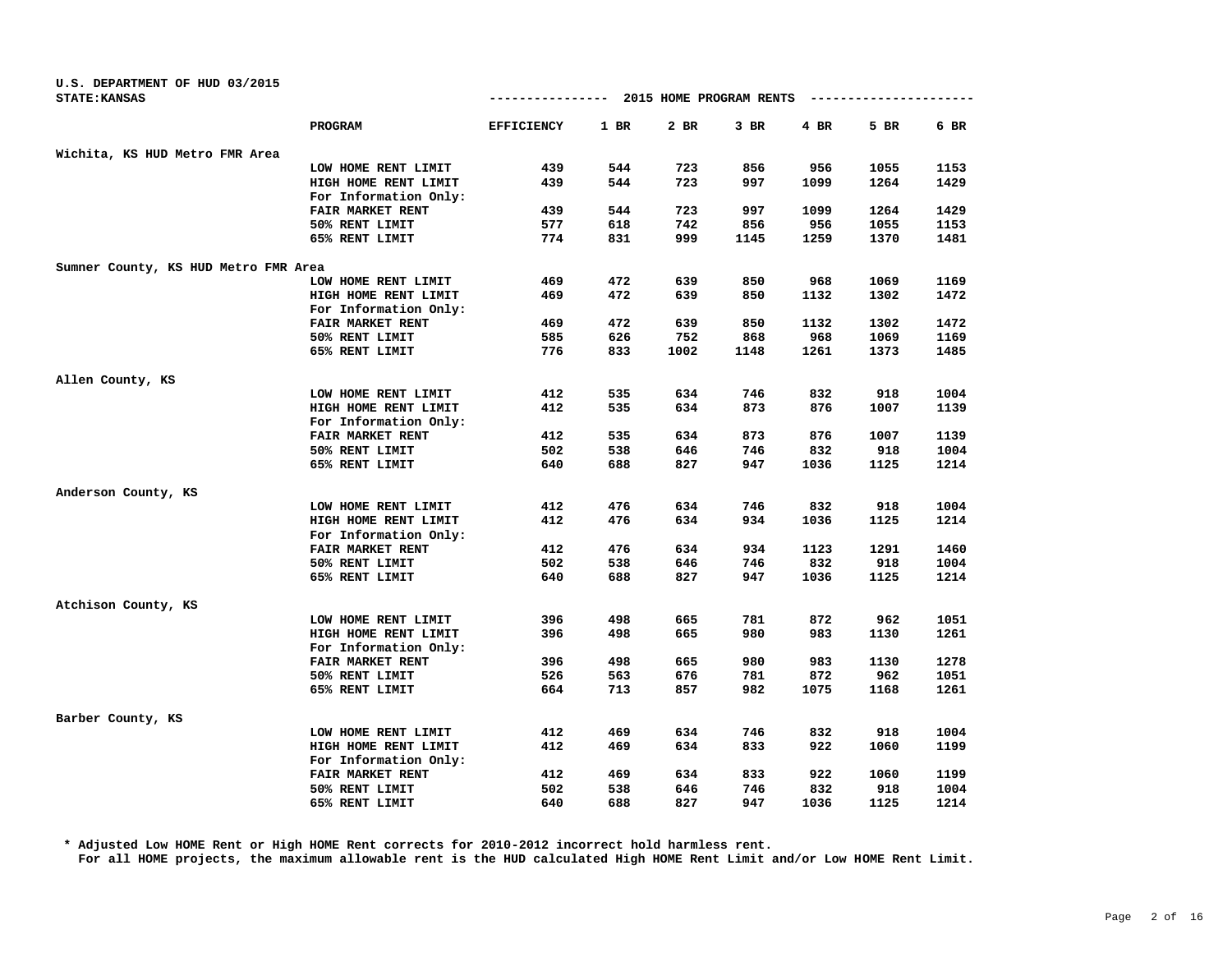| U.S. DEPARTMENT OF HUD 03/2015 |                       |                   |        |                         |        |      |                      |        |
|--------------------------------|-----------------------|-------------------|--------|-------------------------|--------|------|----------------------|--------|
| <b>STATE: KANSAS</b>           |                       | --------------    |        | 2015 HOME PROGRAM RENTS |        |      | -------------------- |        |
|                                | PROGRAM               | <b>EFFICIENCY</b> | $1$ BR | 2 BR                    | $3$ BR | 4 BR | 5 BR                 | $6$ BR |
| Barton County, KS              |                       |                   |        |                         |        |      |                      |        |
|                                | LOW HOME RENT LIMIT   | 512               | 534    | 634                     | 786    | 877  | 968                  | 1058   |
|                                | HIGH HOME RENT LIMIT  | 512               | 534    | 634                     | 837    | 1091 | 1187                 | 1282   |
|                                | For Information Only: |                   |        |                         |        |      |                      |        |
|                                | FAIR MARKET RENT      | 512               | 534    | 634                     | 837    | 1091 | 1255                 | 1418   |
|                                | 50% RENT LIMIT        | 530               | 567    | 681                     | 786    | 877  | 968                  | 1058   |
|                                | 65% RENT LIMIT        | 675               | 724    | 871                     | 997    | 1093 | 1187                 | 1282   |
| Bourbon County, KS             |                       |                   |        |                         |        |      |                      |        |
|                                | LOW HOME RENT LIMIT   | 420               | 484    | 646                     | 746    | 832  | 918                  | 1004   |
|                                | HIGH HOME RENT LIMIT  | 420               | 484    | 655                     | 816    | 1036 | 1125                 | 1214   |
|                                | For Information Only: |                   |        |                         |        |      |                      |        |
|                                | FAIR MARKET RENT      | 420               | 484    | 655                     | 816    | 1064 | 1224                 | 1383   |
|                                | 50% RENT LIMIT        | 502               | 538    | 646                     | 746    | 832  | 918                  | 1004   |
|                                | 65% RENT LIMIT        | 640               | 688    | 827                     | 947    | 1036 | 1125                 | 1214   |
| Brown County, KS               |                       |                   |        |                         |        |      |                      |        |
|                                | LOW HOME RENT LIMIT   | 412               | 469    | 634                     | 746    | 832  | 918                  | 1004   |
|                                | HIGH HOME RENT LIMIT  | 412               | 469    | 634                     | 869    | 872  | 1003                 | 1134   |
|                                | For Information Only: |                   |        |                         |        |      |                      |        |
|                                | FAIR MARKET RENT      | 412               | 469    | 634                     | 869    | 872  | 1003                 | 1134   |
|                                | 50% RENT LIMIT        | 502               | 538    | 646                     | 746    | 832  | 918                  | 1004   |
|                                | 65% RENT LIMIT        | 640               | 688    | 827                     | 947    | 1036 | 1125                 | 1214   |
| Chase County, KS               |                       |                   |        |                         |        |      |                      |        |
|                                | LOW HOME RENT LIMIT   | 412               | 473    | 634                     | 755    | 842  | 930                  | 1016   |
|                                | HIGH HOME RENT LIMIT  | 412               | 473    | 634                     | 900    | 903  | 1038                 | 1174   |
|                                | For Information Only: |                   |        |                         |        |      |                      |        |
|                                | FAIR MARKET RENT      | 412               | 473    | 634                     | 900    | 903  | 1038                 | 1174   |
|                                | 50% RENT LIMIT        | 508               | 545    | 653                     | 755    | 842  | 930                  | 1016   |
|                                | 65% RENT LIMIT        | 649               | 697    | 838                     | 960    | 1051 | 1141                 | 1231   |
| Chautauqua County, KS          |                       |                   |        |                         |        |      |                      |        |
|                                | LOW HOME RENT LIMIT   | 429               | 538    | 646                     | 746    | 832  | 918                  | 1004   |
|                                | HIGH HOME RENT LIMIT  | 429               | 557    | 660                     | 925    | 960  | 1104                 | 1214   |
|                                | For Information Only: |                   |        |                         |        |      |                      |        |
|                                | FAIR MARKET RENT      | 429               | 557    | 660                     | 925    | 960  | 1104                 | 1248   |
|                                | 50% RENT LIMIT        | 502               | 538    | 646                     | 746    | 832  | 918                  | 1004   |
|                                | 65% RENT LIMIT        | 640               | 688    | 827                     | 947    | 1036 | 1125                 | 1214   |
| Cherokee County, KS            |                       |                   |        |                         |        |      |                      |        |
|                                | LOW HOME RENT LIMIT   | 412               | 469    | 634                     | 746    | 832  | 918                  | 1004   |
|                                | HIGH HOME RENT LIMIT  | 412               | 469    | 634                     | 860    | 1020 | 1125                 | 1214   |
|                                | For Information Only: |                   |        |                         |        |      |                      |        |
|                                | FAIR MARKET RENT      | 412               | 469    | 634                     | 860    | 1020 | 1173                 | 1326   |
|                                | 50% RENT LIMIT        | 502               | 538    | 646                     | 746    | 832  | 918                  | 1004   |
|                                | 65% RENT LIMIT        | 640               | 688    | 827                     | 947    | 1036 | 1125                 | 1214   |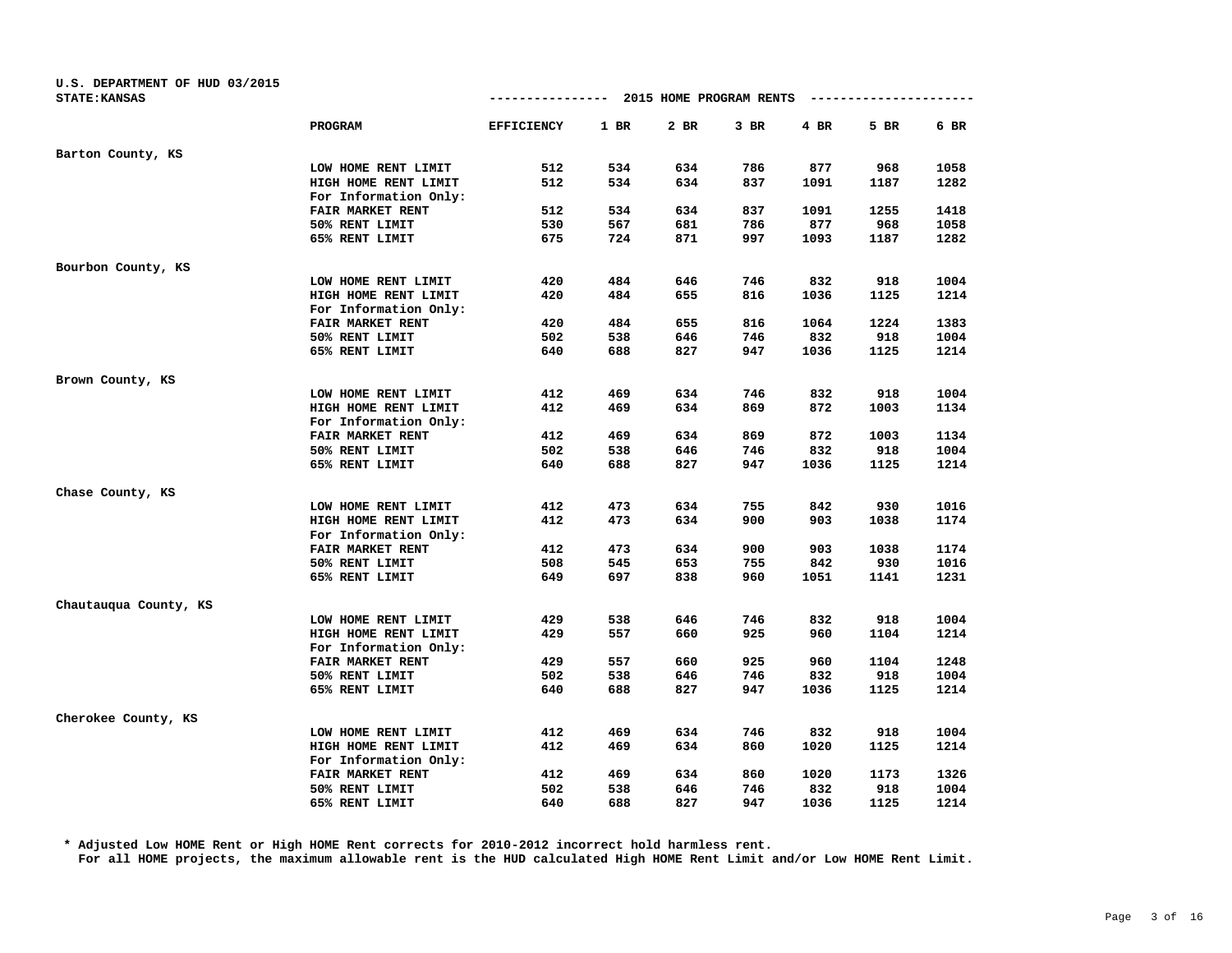| U.S. DEPARTMENT OF HUD 03/2015 |                       |                   |      |                         |        |      |                      |      |
|--------------------------------|-----------------------|-------------------|------|-------------------------|--------|------|----------------------|------|
| <b>STATE: KANSAS</b>           |                       |                   |      | 2015 HOME PROGRAM RENTS |        |      | -------------------- |      |
|                                | PROGRAM               | <b>EFFICIENCY</b> | 1 BR | 2 BR                    | $3$ BR | 4 BR | 5 BR                 | 6 BR |
| Cheyenne County, KS            |                       |                   |      |                         |        |      |                      |      |
|                                | LOW HOME RENT LIMIT   | 412               | 469  | 634                     | 746    | 832  | 918                  | 1004 |
|                                | HIGH HOME RENT LIMIT  | 412               | 469  | 634                     | 790    | 847  | 974                  | 1101 |
|                                | For Information Only: |                   |      |                         |        |      |                      |      |
|                                | FAIR MARKET RENT      | 412               | 469  | 634                     | 790    | 847  | 974                  | 1101 |
|                                | 50% RENT LIMIT        | 502               | 538  | 646                     | 746    | 832  | 918                  | 1004 |
|                                | 65% RENT LIMIT        | 640               | 688  | 827                     | 947    | 1036 | 1125                 | 1214 |
| Clark County, KS               |                       |                   |      |                         |        |      |                      |      |
|                                | LOW HOME RENT LIMIT   | 412               | 523  | 634                     | 825    | 928  | 1024                 | 1120 |
|                                | HIGH HOME RENT LIMIT  | 412               | 523  | 634                     | 825    | 1123 | 1291                 | 1434 |
|                                | For Information Only: |                   |      |                         |        |      |                      |      |
|                                | FAIR MARKET RENT      | 412               | 523  | 634                     | 825    | 1123 | 1291                 | 1460 |
|                                | 50% RENT LIMIT        | 560               | 600  | 720                     | 832    | 928  | 1024                 | 1120 |
|                                | 65% RENT LIMIT        | 750               | 805  | 968                     | 1110   | 1219 | 1327                 | 1434 |
| Clay County, KS                |                       |                   |      |                         |        |      |                      |      |
|                                | LOW HOME RENT LIMIT   | 522               | 552  | 672                     | 776    | 866  | 956                  | 1044 |
|                                | HIGH HOME RENT LIMIT  | 548               | 552  | 747                     | 930    | 998  | 1148                 | 1284 |
|                                | For Information Only: |                   |      |                         |        |      |                      |      |
|                                | FAIR MARKET RENT      | 548               | 552  | 747                     | 930    | 998  | 1148                 | 1297 |
|                                | 50% RENT LIMIT        | 522               | 560  | 672                     | 776    | 866  | 956                  | 1044 |
|                                | 65% RENT LIMIT        | 675               | 725  | 872                     | 999    | 1095 | 1189                 | 1284 |
| Cloud County, KS               |                       |                   |      |                         |        |      |                      |      |
|                                | LOW HOME RENT LIMIT   | 412               | 484  | 634                     | 746    | 832  | 918                  | 1004 |
|                                | HIGH HOME RENT LIMIT  | 412               | 484  | 634                     | 934    | 937  | 1078                 | 1214 |
|                                | For Information Only: |                   |      |                         |        |      |                      |      |
|                                | FAIR MARKET RENT      | 412               | 484  | 634                     | 934    | 937  | 1078                 | 1218 |
|                                | 50% RENT LIMIT        | 502               | 538  | 646                     | 746    | 832  | 918                  | 1004 |
|                                | 65% RENT LIMIT        | 640               | 688  | 827                     | 947    | 1036 | 1125                 | 1214 |
| Coffey County, KS              |                       |                   |      |                         |        |      |                      |      |
|                                | LOW HOME RENT LIMIT   | 412               | 469  | 634                     | 857    | 860  | 989                  | 1118 |
|                                | HIGH HOME RENT LIMIT  | 412               | 469  | 634                     | 857    | 860  | 989                  | 1118 |
|                                | For Information Only: |                   |      |                         |        |      |                      |      |
|                                | FAIR MARKET RENT      | 412               | 469  | 634                     | 857    | 860  | 989                  | 1118 |
|                                | 50% RENT LIMIT        | 578               | 620  | 743                     | 859    | 958  | 1058                 | 1156 |
|                                | 65% RENT LIMIT        | 750               | 805  | 968                     | 1110   | 1219 | 1327                 | 1434 |
| Comanche County, KS            |                       |                   |      |                         |        |      |                      |      |
|                                | LOW HOME RENT LIMIT   | 412               | 535  | 634                     | 780    | 870  | 960                  | 1050 |
|                                | HIGH HOME RENT LIMIT  | 412               | 535  | 634                     | 825    | 922  | 1060                 | 1199 |
|                                | For Information Only: |                   |      |                         |        |      |                      |      |
|                                | FAIR MARKET RENT      | 412               | 535  | 634                     | 825    | 922  | 1060                 | 1199 |
|                                | 50% RENT LIMIT        | 525               | 562  | 675                     | 780    | 870  | 960                  | 1050 |
|                                | 65% RENT LIMIT        | 678               | 728  | 876                     | 1002   | 1099 | 1194                 | 1289 |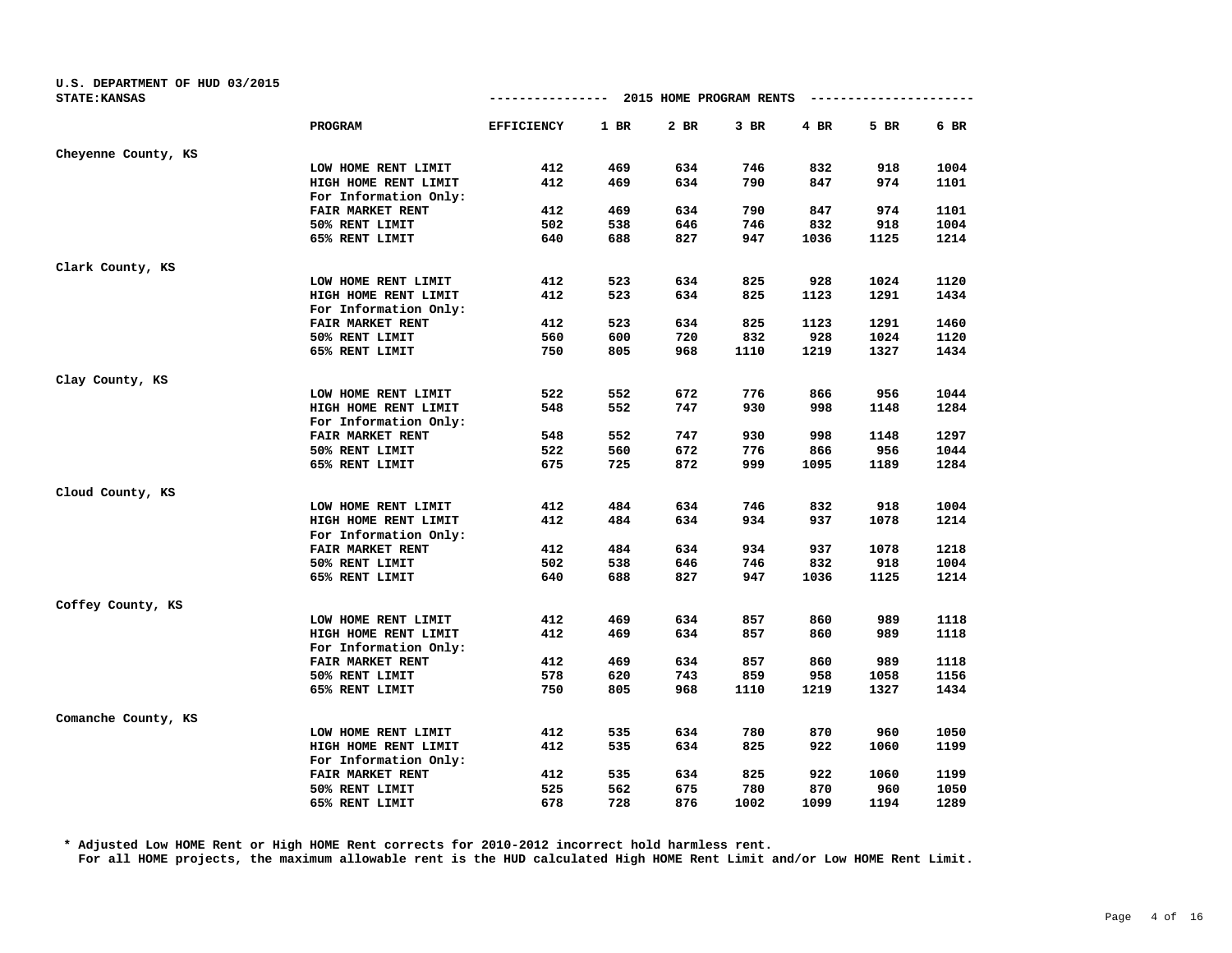| U.S. DEPARTMENT OF HUD 03/2015 |                       |                   |        |                         |        |      |                        |        |
|--------------------------------|-----------------------|-------------------|--------|-------------------------|--------|------|------------------------|--------|
| <b>STATE: KANSAS</b>           |                       | ---------------   |        | 2015 HOME PROGRAM RENTS |        |      | ---------------------- |        |
|                                | PROGRAM               | <b>EFFICIENCY</b> | $1$ BR | 2 BR                    | $3$ BR | 4 BR | 5 BR                   | $6$ BR |
| Cowley County, KS              |                       |                   |        |                         |        |      |                        |        |
|                                | LOW HOME RENT LIMIT   | 417               | 489    | 641                     | 746    | 832  | 918                    | 1004   |
|                                | HIGH HOME RENT LIMIT  | 417               | 489    | 641                     | 856    | 860  | 989                    | 1118   |
|                                | For Information Only: |                   |        |                         |        |      |                        |        |
|                                | FAIR MARKET RENT      | 417               | 489    | 641                     | 856    | 860  | 989                    | 1118   |
|                                | 50% RENT LIMIT        | 502               | 538    | 646                     | 746    | 832  | 918                    | 1004   |
|                                | 65% RENT LIMIT        | 640               | 688    | 827                     | 947    | 1036 | 1125                   | 1214   |
| Crawford County, KS            |                       |                   |        |                         |        |      |                        |        |
|                                | LOW HOME RENT LIMIT   | 439               | 523    | 646                     | 746    | 832  | 918                    | 1004   |
|                                | HIGH HOME RENT LIMIT  | 439               | 523    | 675                     | 947    | 1036 | 1125                   | 1214   |
|                                | For Information Only: |                   |        |                         |        |      |                        |        |
|                                | FAIR MARKET RENT      | 439               | 523    | 675                     | 995    | 1181 | 1358                   | 1535   |
|                                | 50% RENT LIMIT        | 502               | 538    | 646                     | 746    | 832  | 918                    | 1004   |
|                                | 65% RENT LIMIT        | 640               | 688    | 827                     | 947    | 1036 | 1125                   | 1214   |
| Decatur County, KS             |                       |                   |        |                         |        |      |                        |        |
|                                | LOW HOME RENT LIMIT   | 412               | 471    | 634                     | 746    | 832  | 918                    | 1004   |
|                                | HIGH HOME RENT LIMIT  | 412               | 471    | 634                     | 790    | 922  | 1060                   | 1199   |
|                                | For Information Only: |                   |        |                         |        |      |                        |        |
|                                | FAIR MARKET RENT      | 412               | 471    | 634                     | 790    | 922  | 1060                   | 1199   |
|                                | 50% RENT LIMIT        | 502               | 538    | 646                     | 746    | 832  | 918                    | 1004   |
|                                | 65% RENT LIMIT        | 640               | 688    | 827                     | 947    | 1036 | 1125                   | 1214   |
| Dickinson County, KS           |                       |                   |        |                         |        |      |                        |        |
|                                | LOW HOME RENT LIMIT   | 412               | 484    | 634                     | 814    | 908  | 1002                   | 1095   |
|                                | HIGH HOME RENT LIMIT  | 412               | 484    | 634                     | 875    | 1123 | 1255                   | 1355   |
|                                | For Information Only: |                   |        |                         |        |      |                        |        |
|                                | FAIR MARKET RENT      | 412               | 484    | 634                     | 875    | 1123 | 1291                   | 1460   |
|                                | 50% RENT LIMIT        | 548               | 587    | 705                     | 814    | 908  | 1002                   | 1095   |
|                                | 65% RENT LIMIT        | 711               | 763    | 918                     | 1052   | 1154 | 1255                   | 1355   |
| Edwards County, KS             |                       |                   |        |                         |        |      |                        |        |
|                                | LOW HOME RENT LIMIT   | 412               | 469    | 634                     | 746    | 832  | 918                    | 1004   |
|                                | HIGH HOME RENT LIMIT  | 412               | 469    | 634                     | 790    | 1036 | 1125                   | 1214   |
|                                | For Information Only: |                   |        |                         |        |      |                        |        |
|                                | FAIR MARKET RENT      | 412               | 469    | 634                     | 790    | 1061 | 1220                   | 1379   |
|                                | 50% RENT LIMIT        | 502               | 538    | 646                     | 746    | 832  | 918                    | 1004   |
|                                | 65% RENT LIMIT        | 640               | 688    | 827                     | 947    | 1036 | 1125                   | 1214   |
| Elk County, KS                 |                       |                   |        |                         |        |      |                        |        |
|                                | LOW HOME RENT LIMIT   | 412               | 535    | 634                     | 746    | 832  | 918                    | 1004   |
|                                | HIGH HOME RENT LIMIT  | 412               | 535    | 634                     | 934    | 937  | 1078                   | 1214   |
|                                | For Information Only: |                   |        |                         |        |      |                        |        |
|                                | FAIR MARKET RENT      | 412               | 535    | 634                     | 934    | 937  | 1078                   | 1218   |
|                                | 50% RENT LIMIT        | 502               | 538    | 646                     | 746    | 832  | 918                    | 1004   |
|                                | 65% RENT LIMIT        | 640               | 688    | 827                     | 947    | 1036 | 1125                   | 1214   |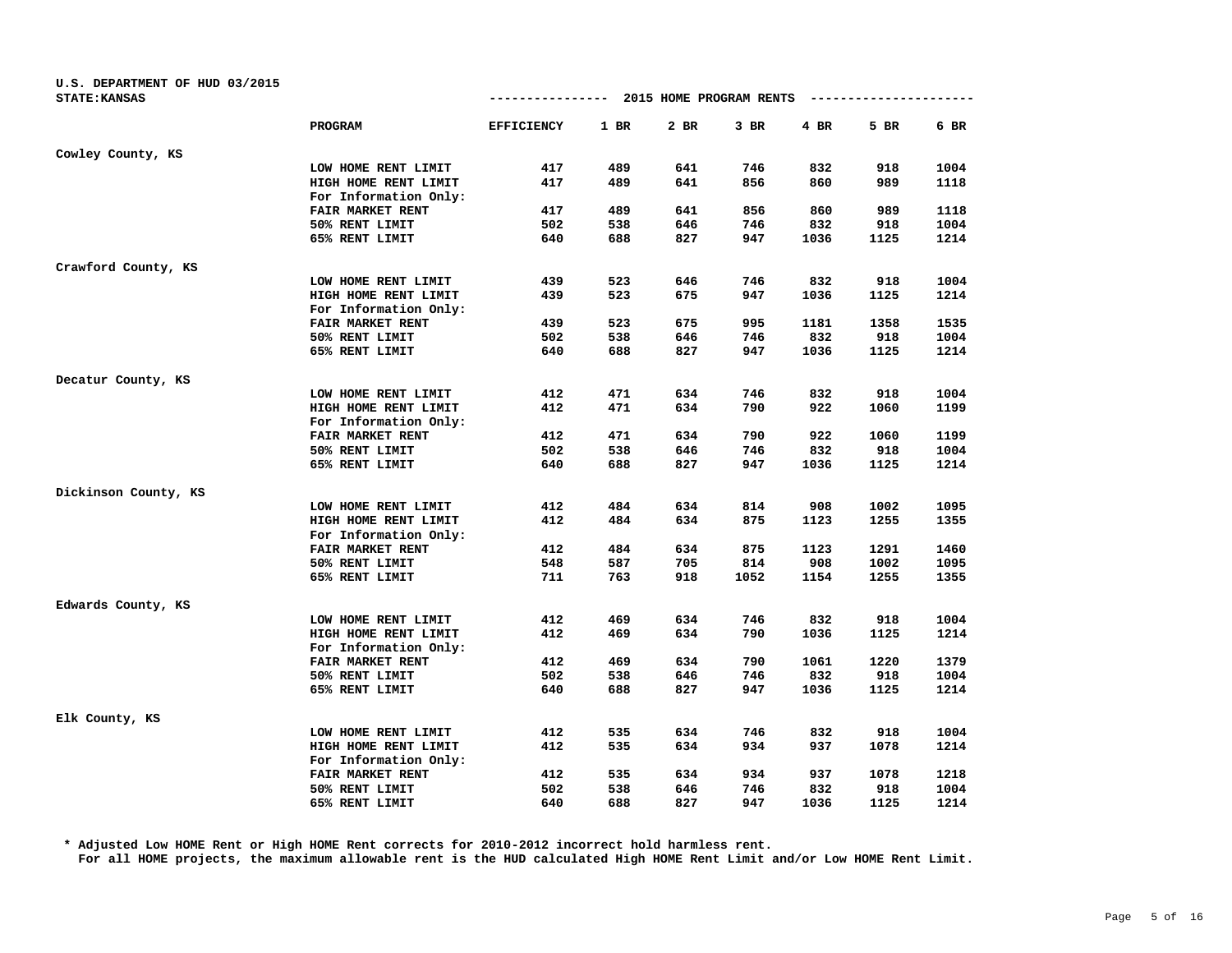| U.S. DEPARTMENT OF HUD 03/2015 |                       |                   |        |                         |        |      |      |      |
|--------------------------------|-----------------------|-------------------|--------|-------------------------|--------|------|------|------|
| <b>STATE: KANSAS</b>           |                       | -------------     |        | 2015 HOME PROGRAM RENTS |        |      |      |      |
|                                | PROGRAM               | <b>EFFICIENCY</b> | $1$ BR | 2 BR                    | $3$ BR | 4 BR | 5 BR | 6 BR |
| Ellis County, KS               |                       |                   |        |                         |        |      |      |      |
|                                | LOW HOME RENT LIMIT   | 451               | 469    | 634                     | 858    | 956  | 1056 | 1155 |
|                                | HIGH HOME RENT LIMIT  | 451               | 469    | 634                     | 884    | 956  | 1099 | 1243 |
|                                | For Information Only: |                   |        |                         |        |      |      |      |
|                                | FAIR MARKET RENT      | 451               | 469    | 634                     | 884    | 956  | 1099 | 1243 |
|                                | 50% RENT LIMIT        | 577               | 618    | 742                     | 858    | 957  | 1056 | 1155 |
|                                | 65% RENT LIMIT        | 776               | 833    | 1002                    | 1148   | 1261 | 1373 | 1485 |
| Ellsworth County, KS           |                       |                   |        |                         |        |      |      |      |
|                                | LOW HOME RENT LIMIT   | 412               | 494    | 634                     | 783    | 873  | 963  | 1053 |
|                                | HIGH HOME RENT LIMIT  | 412               | 494    | 634                     | 813    | 922  | 1060 | 1199 |
|                                | For Information Only: |                   |        |                         |        |      |      |      |
|                                | FAIR MARKET RENT      | 412               | 494    | 634                     | 813    | 922  | 1060 | 1199 |
|                                | 50% RENT LIMIT        | 527               | 565    | 677                     | 783    | 873  | 963  | 1053 |
|                                | 65% RENT LIMIT        | 676               | 726    | 873                     | 1000   | 1096 | 1191 | 1285 |
| Finney County, KS              |                       |                   |        |                         |        |      |      |      |
|                                | LOW HOME RENT LIMIT   | 453               | 543    | 683                     | 789    | 881  | 971  | 1062 |
|                                | HIGH HOME RENT LIMIT  | 453               | 543    | 697                     | 881    | 1101 | 1197 | 1292 |
|                                | For Information Only: |                   |        |                         |        |      |      |      |
|                                | FAIR MARKET RENT      | 453               | 543    | 697                     | 881    | 1181 | 1358 | 1535 |
|                                | 50% RENT LIMIT        | 531               | 569    | 683                     | 789    | 881  | 971  | 1062 |
|                                | 65% RENT LIMIT        | 680               | 730    | 878                     | 1005   | 1101 | 1197 | 1292 |
| Ford County, KS                |                       |                   |        |                         |        |      |      |      |
|                                | LOW HOME RENT LIMIT   | 508               | 544    | 657                     | 759    | 847  | 935  | 1022 |
|                                | HIGH HOME RENT LIMIT  | 508               | 544    | 676                     | 861    | 1041 | 1180 | 1273 |
|                                | For Information Only: |                   |        |                         |        |      |      |      |
|                                | FAIR MARKET RENT      | 508               | 544    | 676                     | 861    | 1041 | 1197 | 1353 |
|                                | 50% RENT LIMIT        | 511               | 548    | 657                     | 759    | 847  | 935  | 1022 |
|                                | 65% RENT LIMIT        | 670               | 719    | 866                     | 991    | 1086 | 1180 | 1273 |
| Gove County, KS                |                       |                   |        |                         |        |      |      |      |
|                                | LOW HOME RENT LIMIT   | 412               | 535    | 634                     | 746    | 832  | 918  | 1004 |
|                                | HIGH HOME RENT LIMIT  | 412               | 535    | 634                     | 805    | 922  | 1060 | 1199 |
|                                | For Information Only: |                   |        |                         |        |      |      |      |
|                                | FAIR MARKET RENT      | 412               | 535    | 634                     | 805    | 922  | 1060 | 1199 |
|                                | 50% RENT LIMIT        | 502               | 538    | 646                     | 746    | 832  | 918  | 1004 |
|                                | 65% RENT LIMIT        | 640               | 688    | 827                     | 947    | 1036 | 1125 | 1214 |
| Graham County, KS              |                       |                   |        |                         |        |      |      |      |
|                                | LOW HOME RENT LIMIT   | 412               | 535    | 634                     | 793    | 885  | 976  | 1067 |
|                                | HIGH HOME RENT LIMIT  | 412               | 535    | 634                     | 934    | 937  | 1078 | 1218 |
|                                | For Information Only: |                   |        |                         |        |      |      |      |
|                                | FAIR MARKET RENT      | 412               | 535    | 634                     | 934    | 937  | 1078 | 1218 |
|                                | 50% RENT LIMIT        | 533               | 571    | 686                     | 793    | 885  | 976  | 1067 |
|                                | 65% RENT LIMIT        | 679               | 729    | 877                     | 1004   | 1100 | 1196 | 1291 |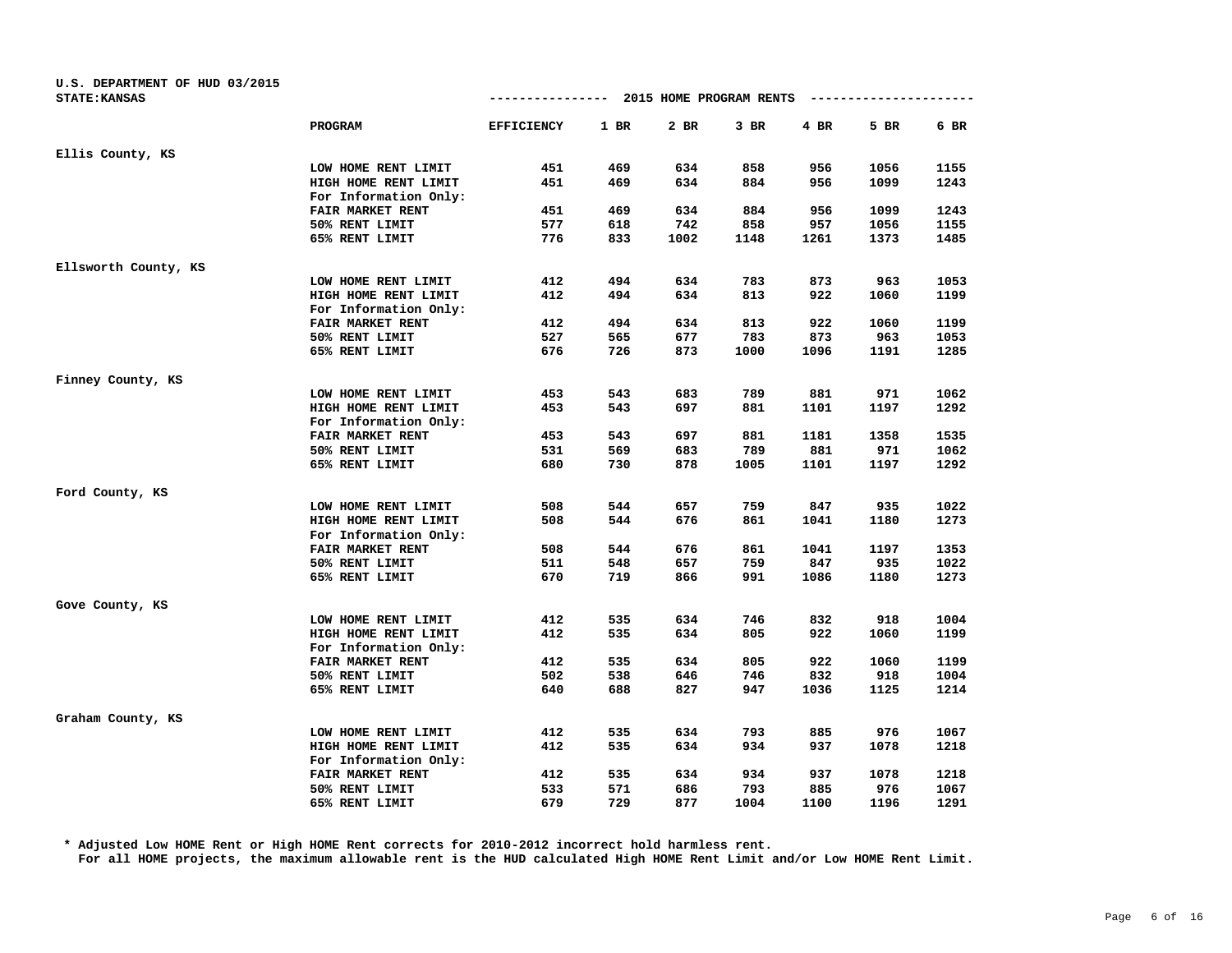| U.S. DEPARTMENT OF HUD 03/2015 |                       |                   |      |                         |        |      |                        |      |
|--------------------------------|-----------------------|-------------------|------|-------------------------|--------|------|------------------------|------|
| <b>STATE: KANSAS</b>           |                       | --------------    |      | 2015 HOME PROGRAM RENTS |        |      | ---------------------- |      |
|                                | PROGRAM               | <b>EFFICIENCY</b> | 1 BR | 2 BR                    | $3$ BR | 4 BR | 5 BR                   | 6 BR |
| Grant County, KS               |                       |                   |      |                         |        |      |                        |      |
|                                | LOW HOME RENT LIMIT   | 412               | 471  | 634                     | 880    | 922  | 1060                   | 1184 |
|                                | HIGH HOME RENT LIMIT  | 412               | 471  | 634                     | 912    | 922  | 1060                   | 1199 |
|                                | For Information Only: |                   |      |                         |        |      |                        |      |
|                                | FAIR MARKET RENT      | 412               | 471  | 634                     | 912    | 922  | 1060                   | 1199 |
|                                | 50% RENT LIMIT        | 592               | 635  | 762                     | 880    | 982  | 1083                   | 1184 |
|                                | 65% RENT LIMIT        | 796               | 854  | 1027                    | 1178   | 1295 | 1410                   | 1525 |
| Gray County, KS                |                       |                   |      |                         |        |      |                        |      |
|                                | LOW HOME RENT LIMIT   | 412               | 518  | 634                     | 849    | 852  | 980                    | 1108 |
|                                | HIGH HOME RENT LIMIT  | 412               | 518  | 634                     | 849    | 852  | 980                    | 1108 |
|                                | For Information Only: |                   |      |                         |        |      |                        |      |
|                                | FAIR MARKET RENT      | 412               | 518  | 634                     | 849    | 852  | 980                    | 1108 |
|                                | 50% RENT LIMIT        | 577               | 618  | 742                     | 856    | 956  | 1055                   | 1153 |
|                                | 65% RENT LIMIT        | 759               | 814  | 979                     | 1122   | 1233 | 1341                   | 1450 |
| Greeley County, KS             |                       |                   |      |                         |        |      |                        |      |
|                                | LOW HOME RENT LIMIT   | 412               | 471  | 634                     | 790    | 866  | 996                    | 1126 |
|                                | HIGH HOME RENT LIMIT  | 412               | 471  | 634                     | 790    | 866  | 996                    | 1126 |
|                                | For Information Only: |                   |      |                         |        |      |                        |      |
|                                | FAIR MARKET RENT      | 412               | 471  | 634                     | 790    | 866  | 996                    | 1126 |
|                                | 50% RENT LIMIT        | 583               | 625  | 751                     | 867    | 967  | 1068                   | 1167 |
|                                | 65% RENT LIMIT        | 784               | 841  | 1012                    | 1160   | 1274 | 1387                   | 1501 |
| Greenwood County, KS           |                       |                   |      |                         |        |      |                        |      |
|                                | LOW HOME RENT LIMIT   | 412               | 499  | 634                     | 746    | 832  | 918                    | 1004 |
|                                | HIGH HOME RENT LIMIT  | 412               | 499  | 634                     | 885    | 1030 | 1125                   | 1214 |
|                                | For Information Only: |                   |      |                         |        |      |                        |      |
|                                | FAIR MARKET RENT      | 412               | 499  | 634                     | 885    | 1030 | 1185                   | 1339 |
|                                | 50% RENT LIMIT        | 502               | 538  | 646                     | 746    | 832  | 918                    | 1004 |
|                                | 65% RENT LIMIT        | 640               | 688  | 827                     | 947    | 1036 | 1125                   | 1214 |
| Hamilton County, KS            |                       |                   |      |                         |        |      |                        |      |
|                                | LOW HOME RENT LIMIT   | 461               | 528  | 646                     | 746    | 832  | 918                    | 1004 |
|                                | HIGH HOME RENT LIMIT  | 461               | 528  | 710                     | 884    | 1032 | 1125                   | 1214 |
|                                | For Information Only: |                   |      |                         |        |      |                        |      |
|                                | FAIR MARKET RENT      | 461               | 528  | 710                     | 884    | 1032 | 1187                   | 1342 |
|                                | 50% RENT LIMIT        | 502               | 538  | 646                     | 746    | 832  | 918                    | 1004 |
|                                | 65% RENT LIMIT        | 640               | 688  | 827                     | 947    | 1036 | 1125                   | 1214 |
| Harper County, KS              |                       |                   |      |                         |        |      |                        |      |
|                                | LOW HOME RENT LIMIT   | 412               | 481  | 634                     | 746    | 832  | 918                    | 1004 |
|                                | HIGH HOME RENT LIMIT  | 412               | 481  | 634                     | 934    | 1036 | 1125                   | 1214 |
|                                | For Information Only: |                   |      |                         |        |      |                        |      |
|                                | FAIR MARKET RENT      | 412               | 481  | 634                     | 934    | 1116 | 1283                   | 1451 |
|                                | 50% RENT LIMIT        | 502               | 538  | 646                     | 746    | 832  | 918                    | 1004 |
|                                | 65% RENT LIMIT        | 640               | 688  | 827                     | 947    | 1036 | 1125                   | 1214 |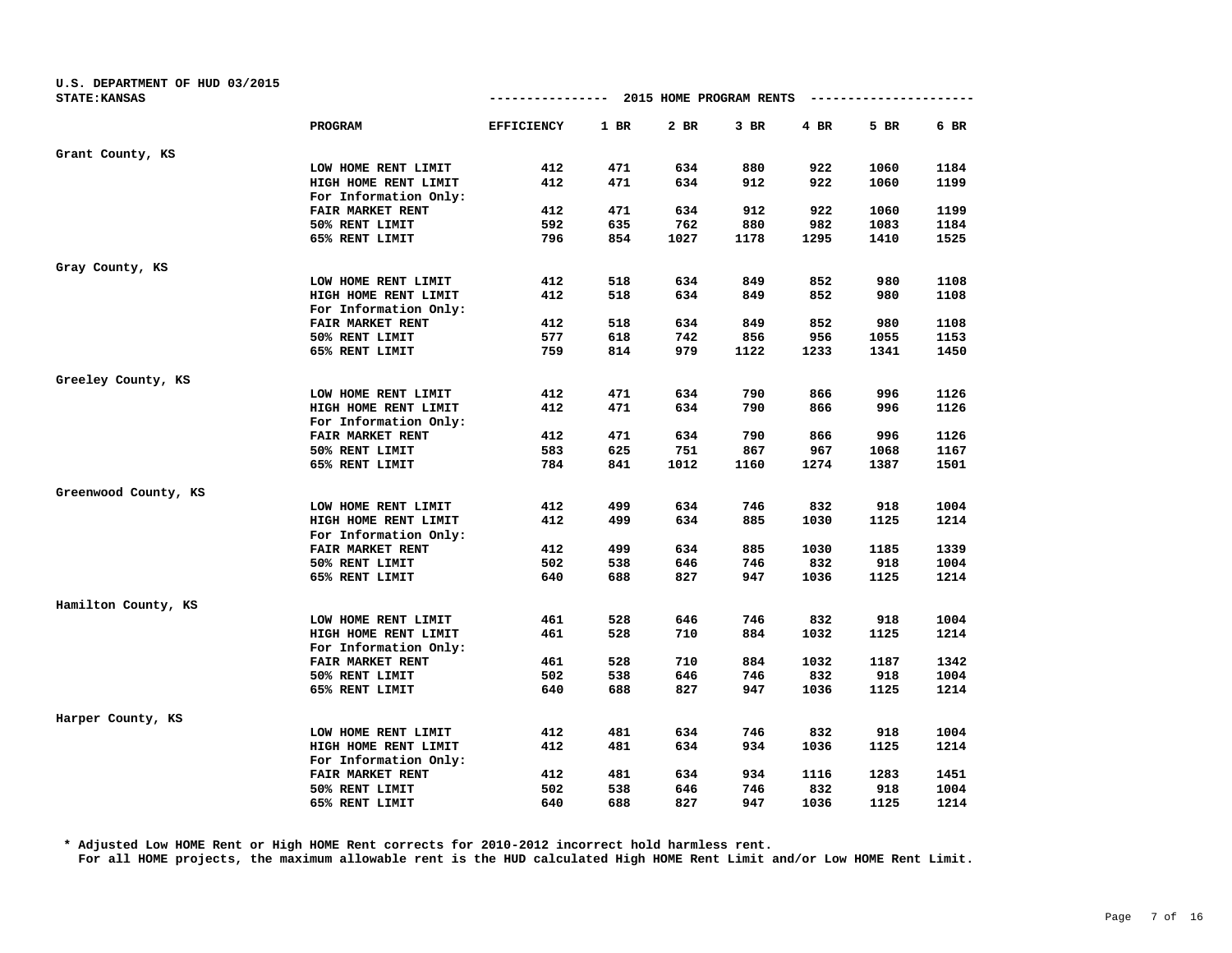| U.S. DEPARTMENT OF HUD 03/2015<br><b>STATE: KANSAS</b> |                       | --------------    |      | 2015 HOME PROGRAM RENTS |        |      | ---------------------- |        |
|--------------------------------------------------------|-----------------------|-------------------|------|-------------------------|--------|------|------------------------|--------|
|                                                        | PROGRAM               | <b>EFFICIENCY</b> | 1 BR | 2 BR                    | $3$ BR | 4 BR | 5 BR                   | $6$ BR |
| Haskell County, KS                                     |                       |                   |      |                         |        |      |                        |        |
|                                                        | LOW HOME RENT LIMIT   | 495               | 562  | 726                     | 838    | 936  | 1032                   | 1128   |
|                                                        | HIGH HOME RENT LIMIT  | 495               | 562  | 761                     | 948    | 1189 | 1322                   | 1429   |
|                                                        | For Information Only: |                   |      |                         |        |      |                        |        |
|                                                        | FAIR MARKET RENT      | 495               | 562  | 761                     | 948    | 1189 | 1367                   | 1546   |
|                                                        | 50% RENT LIMIT        | 565               | 605  | 726                     | 838    | 936  | 1032                   | 1128   |
|                                                        | 65% RENT LIMIT        | 748               | 803  | 966                     | 1107   | 1215 | 1322                   | 1429   |
| Hodgeman County, KS                                    |                       |                   |      |                         |        |      |                        |        |
|                                                        | LOW HOME RENT LIMIT   | 412               | 469  | 634                     | 790    | 920  | 1015                   | 1109   |
|                                                        | HIGH HOME RENT LIMIT  | 412               | 469  | 634                     | 790    | 922  | 1060                   | 1199   |
|                                                        | For Information Only: |                   |      |                         |        |      |                        |        |
|                                                        | FAIR MARKET RENT      | 412               | 469  | 634                     | 790    | 922  | 1060                   | 1199   |
|                                                        | 50% RENT LIMIT        | 555               | 595  | 713                     | 824    | 920  | 1015                   | 1109   |
|                                                        | 65% RENT LIMIT        | 703               | 754  | 907                     | 1039   | 1139 | 1238                   | 1338   |
| Jewell County, KS                                      |                       |                   |      |                         |        |      |                        |        |
|                                                        | LOW HOME RENT LIMIT   | 412               | 535  | 634                     | 746    | 832  | 918                    | 1004   |
|                                                        | HIGH HOME RENT LIMIT  | 412               | 535  | 634                     | 865    | 905  | 1041                   | 1177   |
|                                                        | For Information Only: |                   |      |                         |        |      |                        |        |
|                                                        | FAIR MARKET RENT      | 412               | 535  | 634                     | 865    | 905  | 1041                   | 1177   |
|                                                        | 50% RENT LIMIT        | 502               | 538  | 646                     | 746    | 832  | 918                    | 1004   |
|                                                        | 65% RENT LIMIT        | 640               | 688  | 827                     | 947    | 1036 | 1125                   | 1214   |
| Kearny County, KS                                      |                       |                   |      |                         |        |      |                        |        |
|                                                        | LOW HOME RENT LIMIT   | 412               | 471  | 634                     | 753    | 840  | 926                    | 1013   |
|                                                        | HIGH HOME RENT LIMIT  | 412               | 471  | 634                     | 912    | 922  | 1060                   | 1199   |
|                                                        | For Information Only: |                   |      |                         |        |      |                        |        |
|                                                        | FAIR MARKET RENT      | 412               | 471  | 634                     | 912    | 922  | 1060                   | 1199   |
|                                                        | 50% RENT LIMIT        | 507               | 543  | 652                     | 753    | 840  | 926                    | 1013   |
|                                                        | 65% RENT LIMIT        | 678               | 728  | 876                     | 1002   | 1099 | 1194                   | 1289   |
| Kingman County, KS                                     |                       |                   |      |                         |        |      |                        |        |
|                                                        | LOW HOME RENT LIMIT   | 417               | 541  | 642                     | 793    | 885  | 976                    | 1067   |
|                                                        | HIGH HOME RENT LIMIT  | 417               | 541  | 642                     | 800    | 1090 | 1191                   | 1285   |
|                                                        | For Information Only: |                   |      |                         |        |      |                        |        |
|                                                        | FAIR MARKET RENT      | 417               | 541  | 642                     | 800    | 1090 | 1254                   | 1417   |
|                                                        | 50% RENT LIMIT        | 533               | 571  | 686                     | 793    | 885  | 976                    | 1067   |
|                                                        | 65% RENT LIMIT        | 676               | 726  | 873                     | 1000   | 1096 | 1191                   | 1285   |
| Kiowa County, KS                                       |                       |                   |      |                         |        |      |                        |        |
|                                                        | LOW HOME RENT LIMIT   | 412               | 535  | 634                     | 746    | 832  | 918                    | 1004   |
|                                                        | HIGH HOME RENT LIMIT  | 412               | 535  | 634                     | 934    | 937  | 1078                   | 1214   |
|                                                        | For Information Only: |                   |      |                         |        |      |                        |        |
|                                                        | FAIR MARKET RENT      | 412               | 535  | 634                     | 934    | 937  | 1078                   | 1218   |
|                                                        | 50% RENT LIMIT        | 502               | 538  | 646                     | 746    | 832  | 918                    | 1004   |
|                                                        | 65% RENT LIMIT        | 640               | 688  | 827                     | 947    | 1036 | 1125                   | 1214   |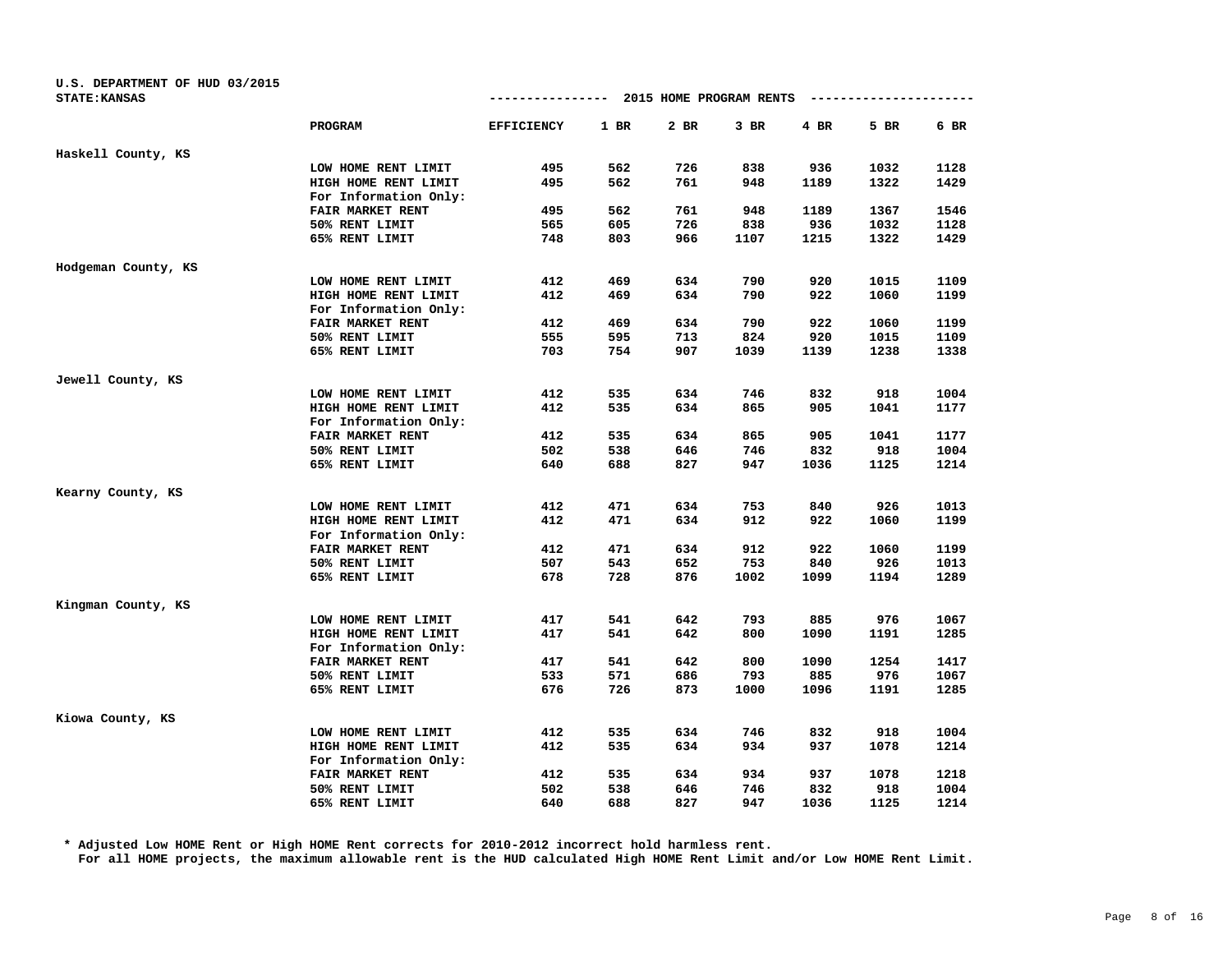| U.S. DEPARTMENT OF HUD 03/2015<br><b>STATE: KANSAS</b> |                       | --------------- 2015 HOME PROGRAM RENTS |      |      |        |      | ---------------------- |      |
|--------------------------------------------------------|-----------------------|-----------------------------------------|------|------|--------|------|------------------------|------|
|                                                        | <b>PROGRAM</b>        | <b>EFFICIENCY</b>                       | 1 BR | 2 BR | $3$ BR | 4 BR | 5 BR                   | 6 BR |
| Labette County, KS                                     |                       |                                         |      |      |        |      |                        |      |
|                                                        | LOW HOME RENT LIMIT   | 412                                     | 469  | 634  | 746    | 832  | 918                    | 1004 |
|                                                        | HIGH HOME RENT LIMIT  | 412                                     | 469  | 634  | 790    | 847  | 974                    | 1101 |
|                                                        | For Information Only: |                                         |      |      |        |      |                        |      |
|                                                        | FAIR MARKET RENT      | 412                                     | 469  | 634  | 790    | 847  | 974                    | 1101 |
|                                                        | 50% RENT LIMIT        | 502                                     | 538  | 646  | 746    | 832  | 918                    | 1004 |
|                                                        | 65% RENT LIMIT        | 640                                     | 688  | 827  | 947    | 1036 | 1125                   | 1214 |
| Lane County, KS                                        |                       |                                         |      |      |        |      |                        |      |
|                                                        | LOW HOME RENT LIMIT   | 412                                     | 471  | 634  | 790    | 920  | 1015                   | 1109 |
|                                                        | HIGH HOME RENT LIMIT  | 412                                     | 471  | 634  | 790    | 922  | 1060                   | 1199 |
|                                                        | For Information Only: |                                         |      |      |        |      |                        |      |
|                                                        | FAIR MARKET RENT      | 412                                     | 471  | 634  | 790    | 922  | 1060                   | 1199 |
|                                                        | 50% RENT LIMIT        | 555                                     | 595  | 713  | 824    | 920  | 1015                   | 1109 |
|                                                        | 65% RENT LIMIT        | 703                                     | 754  | 907  | 1039   | 1139 | 1238                   | 1338 |
| Lincoln County, KS                                     |                       |                                         |      |      |        |      |                        |      |
|                                                        | LOW HOME RENT LIMIT   | 428                                     | 538  | 646  | 746    | 832  | 918                    | 1004 |
|                                                        | HIGH HOME RENT LIMIT  | 428                                     | 538  | 659  | 821    | 881  | 1013                   | 1145 |
|                                                        | For Information Only: |                                         |      |      |        |      |                        |      |
|                                                        | FAIR MARKET RENT      | 428                                     | 538  | 659  | 821    | 881  | 1013                   | 1145 |
|                                                        | 50% RENT LIMIT        | 502                                     | 538  | 646  | 746    | 832  | 918                    | 1004 |
|                                                        | 65% RENT LIMIT        | 663                                     | 711  | 856  | 980    | 1074 | 1167                   | 1259 |
| Logan County, KS                                       |                       |                                         |      |      |        |      |                        |      |
|                                                        | LOW HOME RENT LIMIT   | 412                                     | 469  | 634  | 790    | 847  | 974                    | 1101 |
|                                                        | HIGH HOME RENT LIMIT  | 412                                     | 469  | 634  | 790    | 847  | 974                    | 1101 |
|                                                        | For Information Only: |                                         |      |      |        |      |                        |      |
|                                                        | FAIR MARKET RENT      | 412                                     | 469  | 634  | 790    | 847  | 974                    | 1101 |
|                                                        | 50% RENT LIMIT        | 555                                     | 595  | 713  | 824    | 920  | 1015                   | 1109 |
|                                                        | 65% RENT LIMIT        | 703                                     | 754  | 907  | 1039   | 1139 | 1238                   | 1338 |
| Lyon County, KS                                        |                       |                                         |      |      |        |      |                        |      |
|                                                        | LOW HOME RENT LIMIT   | 377                                     | 469  | 634  | 746    | 832  | 918                    | 1004 |
|                                                        | HIGH HOME RENT LIMIT  | 377                                     | 469  | 634  | 857    | 861  | 990                    | 1119 |
|                                                        | For Information Only: |                                         |      |      |        |      |                        |      |
|                                                        | FAIR MARKET RENT      | 377                                     | 469  | 634  | 857    | 861  | 990                    | 1119 |
|                                                        | 50% RENT LIMIT        | 502                                     | 538  | 646  | 746    | 832  | 918                    | 1004 |
|                                                        | 65% RENT LIMIT        | 640                                     | 688  | 827  | 947    | 1036 | 1125                   | 1214 |
| McPherson County, KS                                   |                       |                                         |      |      |        |      |                        |      |
|                                                        | LOW HOME RENT LIMIT   | 433                                     | 492  | 666  | 829    | 890  | 1024                   | 1157 |
|                                                        | HIGH HOME RENT LIMIT  | 433                                     | 492  | 666  | 829    | 890  | 1024                   | 1157 |
|                                                        | For Information Only: |                                         |      |      |        |      |                        |      |
|                                                        | FAIR MARKET RENT      | 433                                     | 492  | 666  | 829    | 890  | 1024                   | 1157 |
|                                                        | 50% RENT LIMIT        | 636                                     | 681  | 818  | 945    | 1055 | 1163                   | 1272 |
|                                                        | 65% RENT LIMIT        | 836                                     | 898  | 1079 | 1238   | 1361 | 1483                   | 1606 |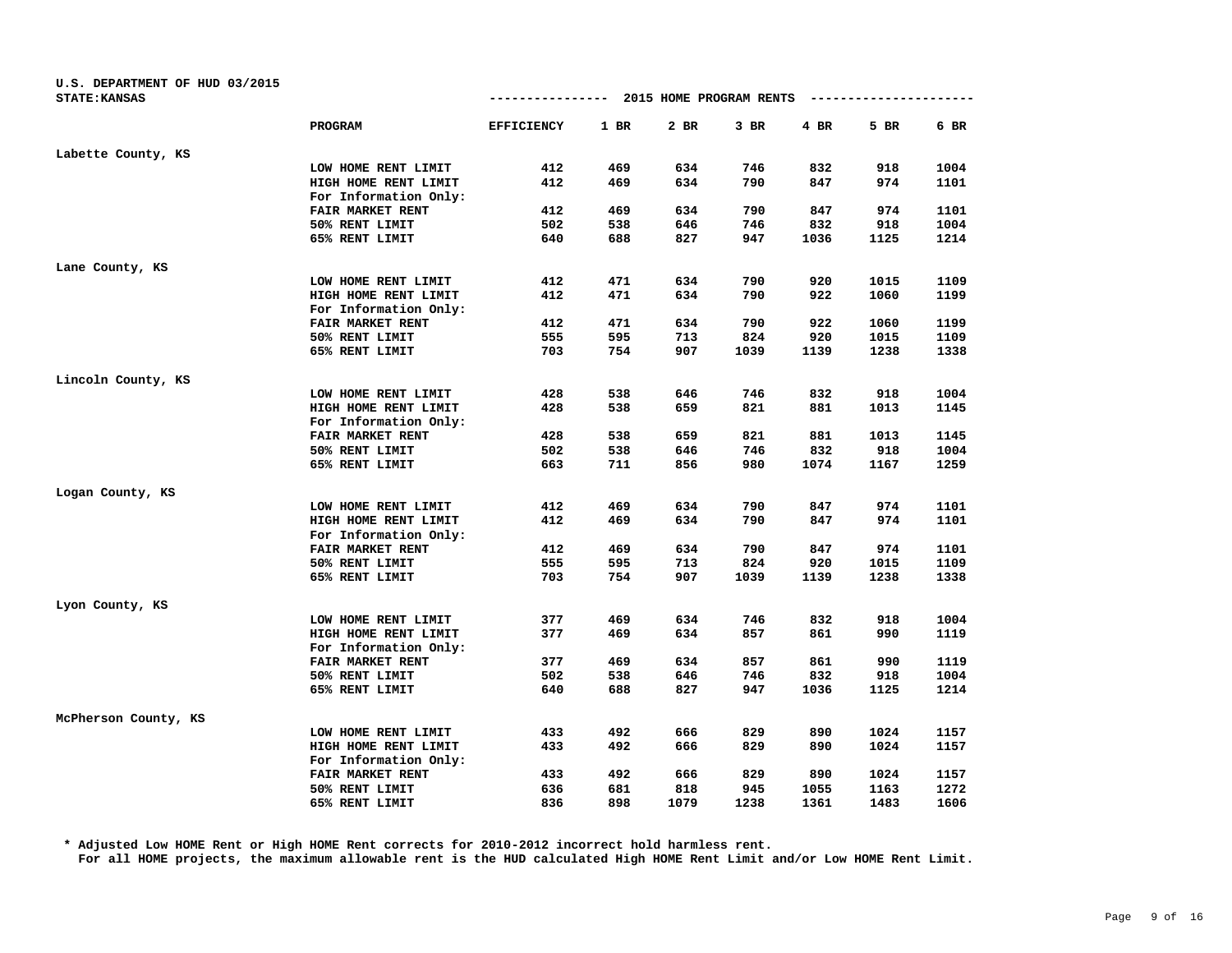| U.S. DEPARTMENT OF HUD 03/2015 |                       |                   |      |      |                         |      |                        |      |
|--------------------------------|-----------------------|-------------------|------|------|-------------------------|------|------------------------|------|
| <b>STATE: KANSAS</b>           |                       | --------------    |      |      | 2015 HOME PROGRAM RENTS |      | ---------------------- |      |
|                                | PROGRAM               | <b>EFFICIENCY</b> | 1 BR | 2 BR | $3$ BR                  | 4 BR | 5 BR                   | 6 BR |
| Marion County, KS              |                       |                   |      |      |                         |      |                        |      |
|                                | LOW HOME RENT LIMIT   | 412               | 469  | 634  | 790                     | 847  | 974                    | 1065 |
|                                | HIGH HOME RENT LIMIT  | 412               | 469  | 634  | 790                     | 847  | 974                    | 1101 |
|                                | For Information Only: |                   |      |      |                         |      |                        |      |
|                                | FAIR MARKET RENT      | 412               | 469  | 634  | 790                     | 847  | 974                    | 1101 |
|                                | 50% RENT LIMIT        | 533               | 571  | 686  | 791                     | 883  | 975                    | 1065 |
|                                | 65% RENT LIMIT        | 689               | 739  | 889  | 1018                    | 1116 | 1213                   | 1310 |
| Marshall County, KS            |                       |                   |      |      |                         |      |                        |      |
|                                | LOW HOME RENT LIMIT   | 491               | 495  | 634  | 778                     | 868  | 958                    | 1048 |
|                                | HIGH HOME RENT LIMIT  | 491               | 495  | 634  | 845                     | 1044 | 1201                   | 1301 |
|                                | For Information Only: |                   |      |      |                         |      |                        |      |
|                                | FAIR MARKET RENT      | 491               | 495  | 634  | 845                     | 1044 | 1201                   | 1357 |
|                                | 50% RENT LIMIT        | 525               | 562  | 675  | 778                     | 868  | 958                    | 1048 |
|                                | 65% RENT LIMIT        | 684               | 734  | 883  | 1012                    | 1109 | 1205                   | 1301 |
| Meade County, KS               |                       |                   |      |      |                         |      |                        |      |
|                                | LOW HOME RENT LIMIT   | 412               | 469  | 634  | 746                     | 832  | 918                    | 1004 |
|                                | HIGH HOME RENT LIMIT  | 412               | 469  | 634  | 790                     | 847  | 974                    | 1101 |
|                                | For Information Only: |                   |      |      |                         |      |                        |      |
|                                | FAIR MARKET RENT      | 412               | 469  | 634  | 790                     | 847  | 974                    | 1101 |
|                                | 50% RENT LIMIT        | 502               | 538  | 646  | 746                     | 832  | 918                    | 1004 |
|                                | 65% RENT LIMIT        | 659               | 707  | 851  | 974                     | 1066 | 1158                   | 1250 |
| Mitchell County, KS            |                       |                   |      |      |                         |      |                        |      |
|                                | LOW HOME RENT LIMIT   | 412               | 535  | 634  | 775                     | 865  | 954                    | 1043 |
|                                | HIGH HOME RENT LIMIT  | 412               | 535  | 634  | 934                     | 962  | 1106                   | 1251 |
|                                | For Information Only: |                   |      |      |                         |      |                        |      |
|                                | FAIR MARKET RENT      | 412               | 535  | 634  | 934                     | 962  | 1106                   | 1251 |
|                                | 50% RENT LIMIT        | 522               | 559  | 671  | 775                     | 865  | 954                    | 1043 |
|                                | 65% RENT LIMIT        | 660               | 708  | 852  | 975                     | 1069 | 1161                   | 1252 |
| Montgomery County, KS          |                       |                   |      |      |                         |      |                        |      |
|                                | LOW HOME RENT LIMIT   | 502               | 509  | 634  | 746                     | 832  | 918                    | 1004 |
|                                | HIGH HOME RENT LIMIT  | 506               | 509  | 634  | 854                     | 999  | 1137                   | 1228 |
|                                | For Information Only: |                   |      |      |                         |      |                        |      |
|                                | FAIR MARKET RENT      | 506               | 509  | 634  | 854                     | 999  | 1149                   | 1299 |
|                                | 50% RENT LIMIT        | 502               | 538  | 646  | 746                     | 832  | 918                    | 1004 |
|                                | 65% RENT LIMIT        | 648               | 695  | 836  | 957                     | 1048 | 1137                   | 1228 |
| Morris County, KS              |                       |                   |      |      |                         |      |                        |      |
|                                | LOW HOME RENT LIMIT   | 412               | 511  | 634  | 783                     | 873  | 963                    | 1053 |
|                                | HIGH HOME RENT LIMIT  | 412               | 511  | 634  | 795                     | 922  | 1060                   | 1199 |
|                                | For Information Only: |                   |      |      |                         |      |                        |      |
|                                | FAIR MARKET RENT      | 412               | 511  | 634  | 795                     | 922  | 1060                   | 1199 |
|                                | 50% RENT LIMIT        | 527               | 565  | 677  | 783                     | 873  | 963                    | 1053 |
|                                | 65% RENT LIMIT        | 680               | 730  | 878  | 1005                    | 1101 | 1197                   | 1292 |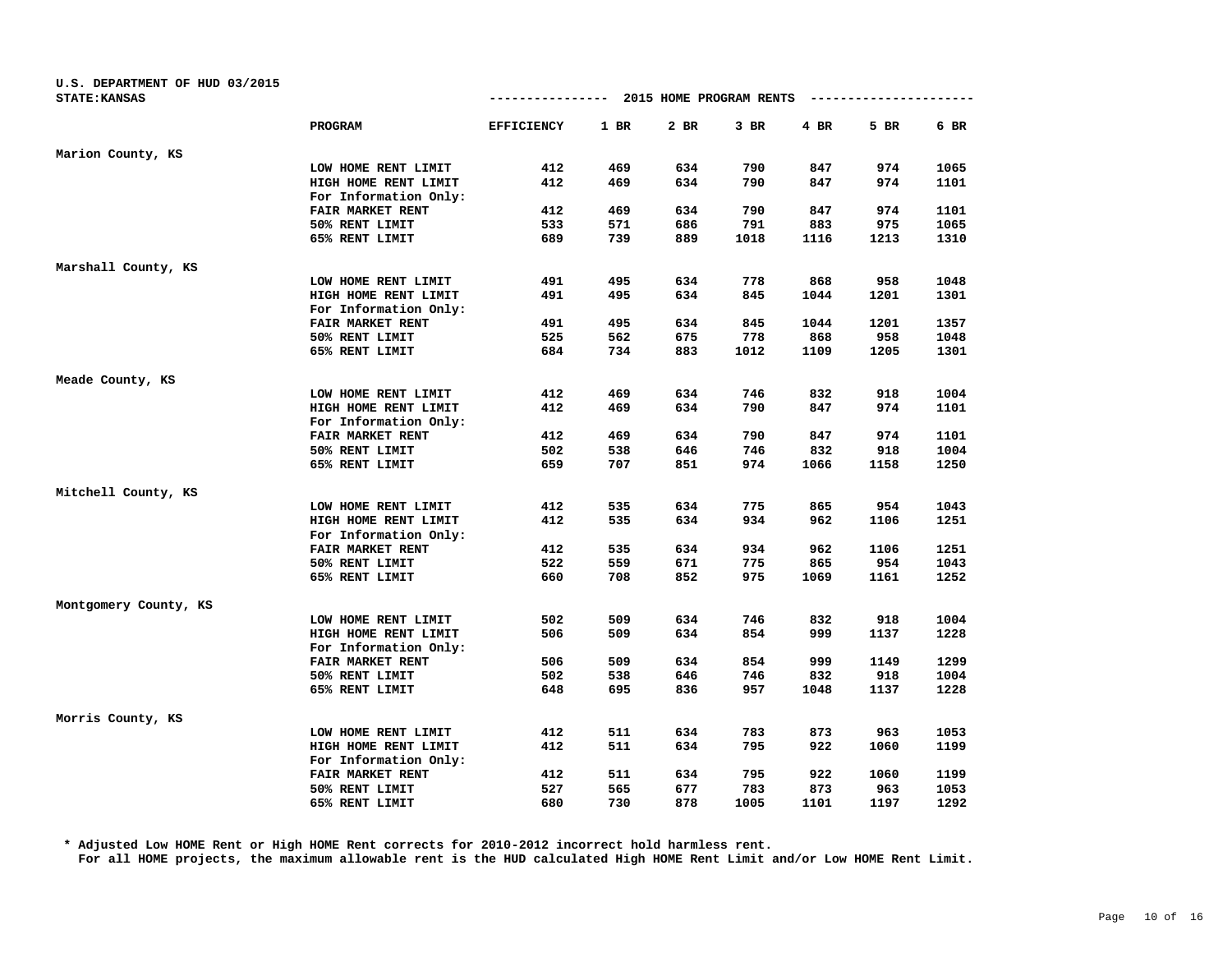| U.S. DEPARTMENT OF HUD 03/2015 |                       |                   |      |                         |        |      |                        |        |
|--------------------------------|-----------------------|-------------------|------|-------------------------|--------|------|------------------------|--------|
| <b>STATE: KANSAS</b>           |                       | ---------------   |      | 2015 HOME PROGRAM RENTS |        |      | ---------------------- |        |
|                                | PROGRAM               | <b>EFFICIENCY</b> | 1 BR | 2 BR                    | $3$ BR | 4 BR | 5 BR                   | $6$ BR |
| Morton County, KS              |                       |                   |      |                         |        |      |                        |        |
|                                | LOW HOME RENT LIMIT   | 412               | 490  | 634                     | 778    | 847  | 958                    | 1048   |
|                                | HIGH HOME RENT LIMIT  | 412               | 490  | 634                     | 790    | 847  | 974                    | 1101   |
|                                | For Information Only: |                   |      |                         |        |      |                        |        |
|                                | FAIR MARKET RENT      | 412               | 490  | 634                     | 790    | 847  | 974                    | 1101   |
|                                | 50% RENT LIMIT        | 525               | 562  | 675                     | 778    | 868  | 958                    | 1048   |
|                                | 65% RENT LIMIT        | 703               | 754  | 907                     | 1039   | 1139 | 1238                   | 1338   |
| Nemaha County, KS              |                       |                   |      |                         |        |      |                        |        |
|                                | LOW HOME RENT LIMIT   | 412               | 495  | 634                     | 815    | 910  | 1003                   | 1097   |
|                                | HIGH HOME RENT LIMIT  | 412               | 495  | 634                     | 934    | 937  | 1078                   | 1218   |
|                                | For Information Only: |                   |      |                         |        |      |                        |        |
|                                | FAIR MARKET RENT      | 412               | 495  | 634                     | 934    | 937  | 1078                   | 1218   |
|                                | 50% RENT LIMIT        | 548               | 588  | 706                     | 815    | 910  | 1003                   | 1097   |
|                                | 65% RENT LIMIT        | 716               | 769  | 924                     | 1060   | 1163 | 1264                   | 1366   |
| Neosho County, KS              |                       |                   |      |                         |        |      |                        |        |
|                                | LOW HOME RENT LIMIT   | 412               | 469  | 634                     | 746    | 832  | 918                    | 1004   |
|                                | HIGH HOME RENT LIMIT  | 412               | 469  | 634                     | 841    | 847  | 974                    | 1101   |
|                                | For Information Only: |                   |      |                         |        |      |                        |        |
|                                | FAIR MARKET RENT      | 412               | 469  | 634                     | 841    | 847  | 974                    | 1101   |
|                                | 50% RENT LIMIT        | 502               | 538  | 646                     | 746    | 832  | 918                    | 1004   |
|                                | 65% RENT LIMIT        | 640               | 688  | 827                     | 947    | 1036 | 1125                   | 1214   |
| Ness County, KS                |                       |                   |      |                         |        |      |                        |        |
|                                | LOW HOME RENT LIMIT   | 412               | 535  | 634                     | 790    | 891  | 983                    | 1074   |
|                                | HIGH HOME RENT LIMIT  | 412               | 535  | 634                     | 790    | 989  | 1137                   | 1286   |
|                                | For Information Only: |                   |      |                         |        |      |                        |        |
|                                | FAIR MARKET RENT      | 412               | 535  | 634                     | 790    | 989  | 1137                   | 1286   |
|                                | 50% RENT LIMIT        | 537               | 576  | 691                     | 798    | 891  | 983                    | 1074   |
|                                | 65% RENT LIMIT        | 679               | 729  | 877                     | 1004   | 1100 | 1196                   | 1291   |
| Norton County, KS              |                       |                   |      |                         |        |      |                        |        |
|                                | LOW HOME RENT LIMIT   | 412               | 535  | 634                     | 825    | 921  | 1016                   | 1111   |
|                                | HIGH HOME RENT LIMIT  | 412               | 535  | 634                     | 907    | 922  | 1060                   | 1199   |
|                                | For Information Only: |                   |      |                         |        |      |                        |        |
|                                | FAIR MARKET RENT      | 412               | 535  | 634                     | 907    | 922  | 1060                   | 1199   |
|                                | 50% RENT LIMIT        | 556               | 595  | 715                     | 825    | 921  | 1016                   | 1111   |
|                                | 65% RENT LIMIT        | 704               | 755  | 908                     | 1040   | 1141 | 1241                   | 1340   |
| Osborne County, KS             |                       |                   |      |                         |        |      |                        |        |
|                                | LOW HOME RENT LIMIT   | 412               | 535  | 634                     | 746    | 832  | 918                    | 1004   |
|                                | HIGH HOME RENT LIMIT  | 412               | 535  | 634                     | 925    | 929  | 1068                   | 1208   |
|                                | For Information Only: |                   |      |                         |        |      |                        |        |
|                                | FAIR MARKET RENT      | 412               | 535  | 634                     | 925    | 929  | 1068                   | 1208   |
|                                | 50% RENT LIMIT        | 502               | 538  | 646                     | 746    | 832  | 918                    | 1004   |
|                                | 65% RENT LIMIT        | 640               | 688  | 827                     | 947    | 1036 | 1125                   | 1214   |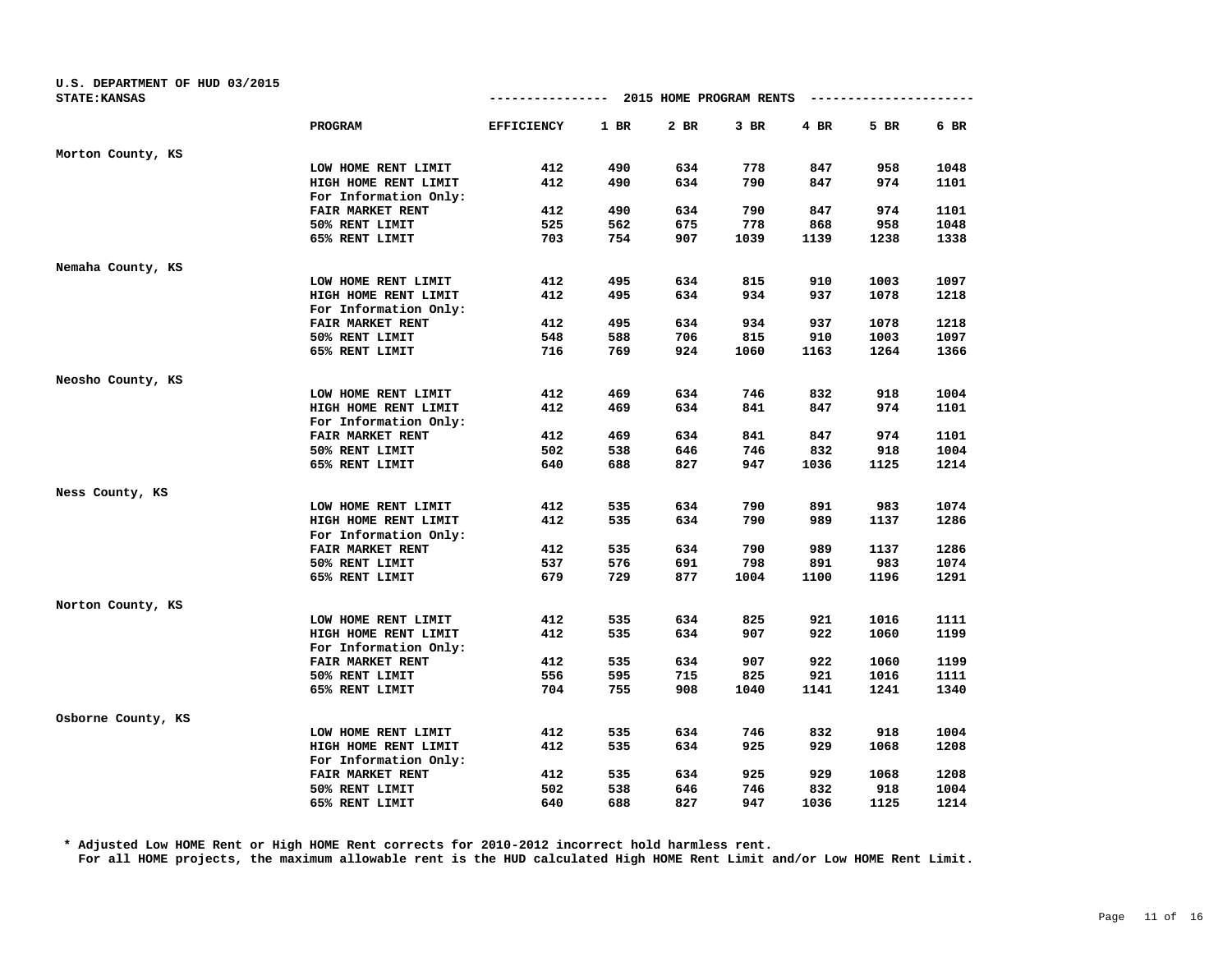| U.S. DEPARTMENT OF HUD 03/2015 |                       |                   |      |                         |        |      |                        |      |
|--------------------------------|-----------------------|-------------------|------|-------------------------|--------|------|------------------------|------|
| <b>STATE: KANSAS</b>           |                       | ---------------   |      | 2015 HOME PROGRAM RENTS |        |      | ---------------------- |      |
|                                | PROGRAM               | <b>EFFICIENCY</b> | 1 BR | 2 BR                    | $3$ BR | 4 BR | 5 BR                   | 6 BR |
| Ottawa County, KS              |                       |                   |      |                         |        |      |                        |      |
|                                | LOW HOME RENT LIMIT   | 432               | 550  | 665                     | 848    | 946  | 1043                   | 1141 |
|                                | HIGH HOME RENT LIMIT  | 432               | 550  | 665                     | 980    | 1178 | 1323                   | 1431 |
|                                | For Information Only: |                   |      |                         |        |      |                        |      |
|                                | FAIR MARKET RENT      | 432               | 550  | 665                     | 980    | 1178 | 1355                   | 1531 |
|                                | 50% RENT LIMIT        | 571               | 611  | 733                     | 848    | 946  | 1043                   | 1141 |
|                                | 65% RENT LIMIT        | 749               | 804  | 967                     | 1108   | 1216 | 1323                   | 1431 |
| Pawnee County, KS              |                       |                   |      |                         |        |      |                        |      |
|                                | LOW HOME RENT LIMIT   | 412               | 469  | 634                     | 790    | 847  | 974                    | 1072 |
|                                | HIGH HOME RENT LIMIT  | 412               | 469  | 634                     | 790    | 847  | 974                    | 1101 |
|                                | For Information Only: |                   |      |                         |        |      |                        |      |
|                                | FAIR MARKET RENT      | 412               | 469  | 634                     | 790    | 847  | 974                    | 1101 |
|                                | 50% RENT LIMIT        | 537               | 575  | 690                     | 797    | 890  | 981                    | 1072 |
|                                | 65% RENT LIMIT        | 678               | 728  | 876                     | 1002   | 1099 | 1194                   | 1289 |
| Phillips County, KS            |                       |                   |      |                         |        |      |                        |      |
|                                | LOW HOME RENT LIMIT   | 412               | 493  | 634                     | 772    | 862  | 951                    | 1039 |
|                                | HIGH HOME RENT LIMIT  | 412               | 493  | 634                     | 924    | 1064 | 1175                   | 1268 |
|                                | For Information Only: |                   |      |                         |        |      |                        |      |
|                                | FAIR MARKET RENT      | 412               | 493  | 634                     | 924    | 1064 | 1224                   | 1383 |
|                                | 50% RENT LIMIT        | 520               | 557  | 668                     | 772    | 862  | 951                    | 1039 |
|                                | 65% RENT LIMIT        | 668               | 716  | 862                     | 987    | 1081 | 1175                   | 1268 |
| Pratt County, KS               |                       |                   |      |                         |        |      |                        |      |
|                                | LOW HOME RENT LIMIT   | 422               | 480  | 650                     | 783    | 869  | 963                    | 1053 |
|                                | HIGH HOME RENT LIMIT  | 422               | 480  | 650                     | 810    | 869  | 999                    | 1130 |
|                                | For Information Only: |                   |      |                         |        |      |                        |      |
|                                | FAIR MARKET RENT      | 422               | 480  | 650                     | 810    | 869  | 999                    | 1130 |
|                                | 50% RENT LIMIT        | 527               | 565  | 677                     | 783    | 873  | 963                    | 1053 |
|                                | 65% RENT LIMIT        | 666               | 716  | 861                     | 985    | 1080 | 1173                   | 1266 |
| Rawlins County, KS             |                       |                   |      |                         |        |      |                        |      |
|                                | LOW HOME RENT LIMIT   | 412               | 469  | 634                     | 746    | 832  | 918                    | 1004 |
|                                | HIGH HOME RENT LIMIT  | 412               | 469  | 634                     | 790    | 922  | 1060                   | 1199 |
|                                | For Information Only: |                   |      |                         |        |      |                        |      |
|                                | FAIR MARKET RENT      | 412               | 469  | 634                     | 790    | 922  | 1060                   | 1199 |
|                                | 50% RENT LIMIT        | 502               | 538  | 646                     | 746    | 832  | 918                    | 1004 |
|                                | 65% RENT LIMIT        | 640               | 688  | 827                     | 947    | 1036 | 1125                   | 1214 |
| Reno County, KS                |                       |                   |      |                         |        |      |                        |      |
|                                | LOW HOME RENT LIMIT   | 444               | 499  | 646                     | 746    | 832  | 918                    | 1004 |
|                                | HIGH HOME RENT LIMIT  | 444               | 499  | 675                     | 947    | 1011 | 1125                   | 1214 |
|                                | For Information Only: |                   |      |                         |        |      |                        |      |
|                                | FAIR MARKET RENT      | 444               | 499  | 675                     | 949    | 1011 | 1163                   | 1314 |
|                                | 50% RENT LIMIT        | 502               | 538  | 646                     | 746    | 832  | 918                    | 1004 |
|                                | 65% RENT LIMIT        | 640               | 688  | 827                     | 947    | 1036 | 1125                   | 1214 |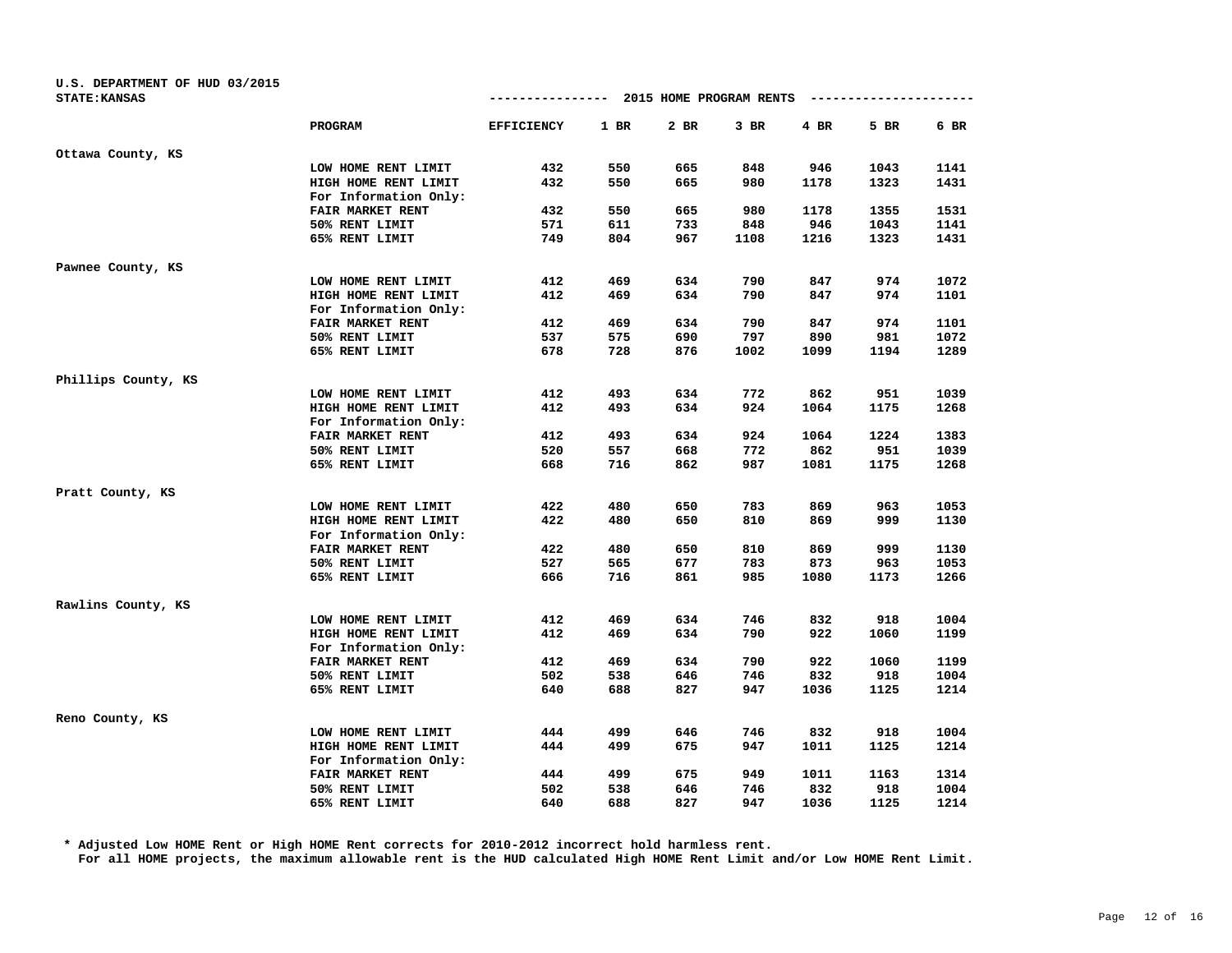| U.S. DEPARTMENT OF HUD 03/2015 |                       |                   |        |                         |        |      |      |      |
|--------------------------------|-----------------------|-------------------|--------|-------------------------|--------|------|------|------|
| <b>STATE: KANSAS</b>           |                       | -------------     |        | 2015 HOME PROGRAM RENTS |        |      |      |      |
|                                | PROGRAM               | <b>EFFICIENCY</b> | $1$ BR | 2 BR                    | $3$ BR | 4 BR | 5 BR | 6 BR |
| Republic County, KS            |                       |                   |        |                         |        |      |      |      |
|                                | LOW HOME RENT LIMIT   | 412               | 469    | 634                     | 747    | 833  | 920  | 1006 |
|                                | HIGH HOME RENT LIMIT  | 412               | 469    | 634                     | 790    | 847  | 974  | 1101 |
|                                | For Information Only: |                   |        |                         |        |      |      |      |
|                                | FAIR MARKET RENT      | 412               | 469    | 634                     | 790    | 847  | 974  | 1101 |
|                                | 50% RENT LIMIT        | 503               | 539    | 647                     | 747    | 833  | 920  | 1006 |
|                                | 65% RENT LIMIT        | 666               | 716    | 861                     | 985    | 1080 | 1173 | 1266 |
| Rice County, KS                |                       |                   |        |                         |        |      |      |      |
|                                | LOW HOME RENT LIMIT   | 412               | 483    | 634                     | 761    | 850  | 938  | 1025 |
|                                | HIGH HOME RENT LIMIT  | 412               | 483    | 634                     | 858    | 969  | 1114 | 1260 |
|                                | For Information Only: |                   |        |                         |        |      |      |      |
|                                | FAIR MARKET RENT      | 412               | 483    | 634                     | 858    | 969  | 1114 | 1260 |
|                                | 50% RENT LIMIT        | 513               | 550    | 660                     | 761    | 850  | 938  | 1025 |
|                                | 65% RENT LIMIT        | 678               | 728    | 876                     | 1002   | 1099 | 1194 | 1289 |
| Rooks County, KS               |                       |                   |        |                         |        |      |      |      |
|                                | LOW HOME RENT LIMIT   | 412               | 529    | 634                     | 746    | 832  | 918  | 1004 |
|                                | HIGH HOME RENT LIMIT  | 412               | 529    | 634                     | 790    | 847  | 974  | 1101 |
|                                | For Information Only: |                   |        |                         |        |      |      |      |
|                                | FAIR MARKET RENT      | 412               | 529    | 634                     | 790    | 847  | 974  | 1101 |
|                                | 50% RENT LIMIT        | 502               | 538    | 646                     | 746    | 832  | 918  | 1004 |
|                                | 65% RENT LIMIT        | 640               | 688    | 827                     | 947    | 1036 | 1125 | 1214 |
| Rush County, KS                |                       |                   |        |                         |        |      |      |      |
|                                | LOW HOME RENT LIMIT   | 412               | 535    | 634                     | 746    | 832  | 918  | 1004 |
|                                | HIGH HOME RENT LIMIT  | 412               | 535    | 634                     | 855    | 922  | 1060 | 1199 |
|                                | For Information Only: |                   |        |                         |        |      |      |      |
|                                | FAIR MARKET RENT      | 412               | 535    | 634                     | 855    | 922  | 1060 | 1199 |
|                                | 50% RENT LIMIT        | 502               | 538    | 646                     | 746    | 832  | 918  | 1004 |
|                                | 65% RENT LIMIT        | 640               | 688    | 827                     | 947    | 1036 | 1125 | 1214 |
| Russell County, KS             |                       |                   |        |                         |        |      |      |      |
|                                | LOW HOME RENT LIMIT   | 449               | 511    | 646                     | 746    | 832  | 918  | 1004 |
|                                | HIGH HOME RENT LIMIT  | 449               | 511    | 691                     | 902    | 1034 | 1125 | 1214 |
|                                | For Information Only: |                   |        |                         |        |      |      |      |
|                                | FAIR MARKET RENT      | 449               | 511    | 691                     | 902    | 1034 | 1189 | 1344 |
|                                | 50% RENT LIMIT        | 502               | 538    | 646                     | 746    | 832  | 918  | 1004 |
|                                | 65% RENT LIMIT        | 640               | 688    | 827                     | 947    | 1036 | 1125 | 1214 |
| Saline County, KS              |                       |                   |        |                         |        |      |      |      |
|                                | LOW HOME RENT LIMIT   | 533               | 544    | 686                     | 793    | 885  | 976  | 1067 |
|                                | HIGH HOME RENT LIMIT  | 533               | 544    | 694                     | 897    | 1060 | 1219 | 1331 |
|                                | For Information Only: |                   |        |                         |        |      |      |      |
|                                | FAIR MARKET RENT      | 533               | 544    | 694                     | 897    | 1060 | 1219 | 1378 |
|                                | 50% RENT LIMIT        | 533               | 571    | 686                     | 793    | 885  | 976  | 1067 |
|                                | 65% RENT LIMIT        | 699               | 750    | 902                     | 1034   | 1134 | 1232 | 1331 |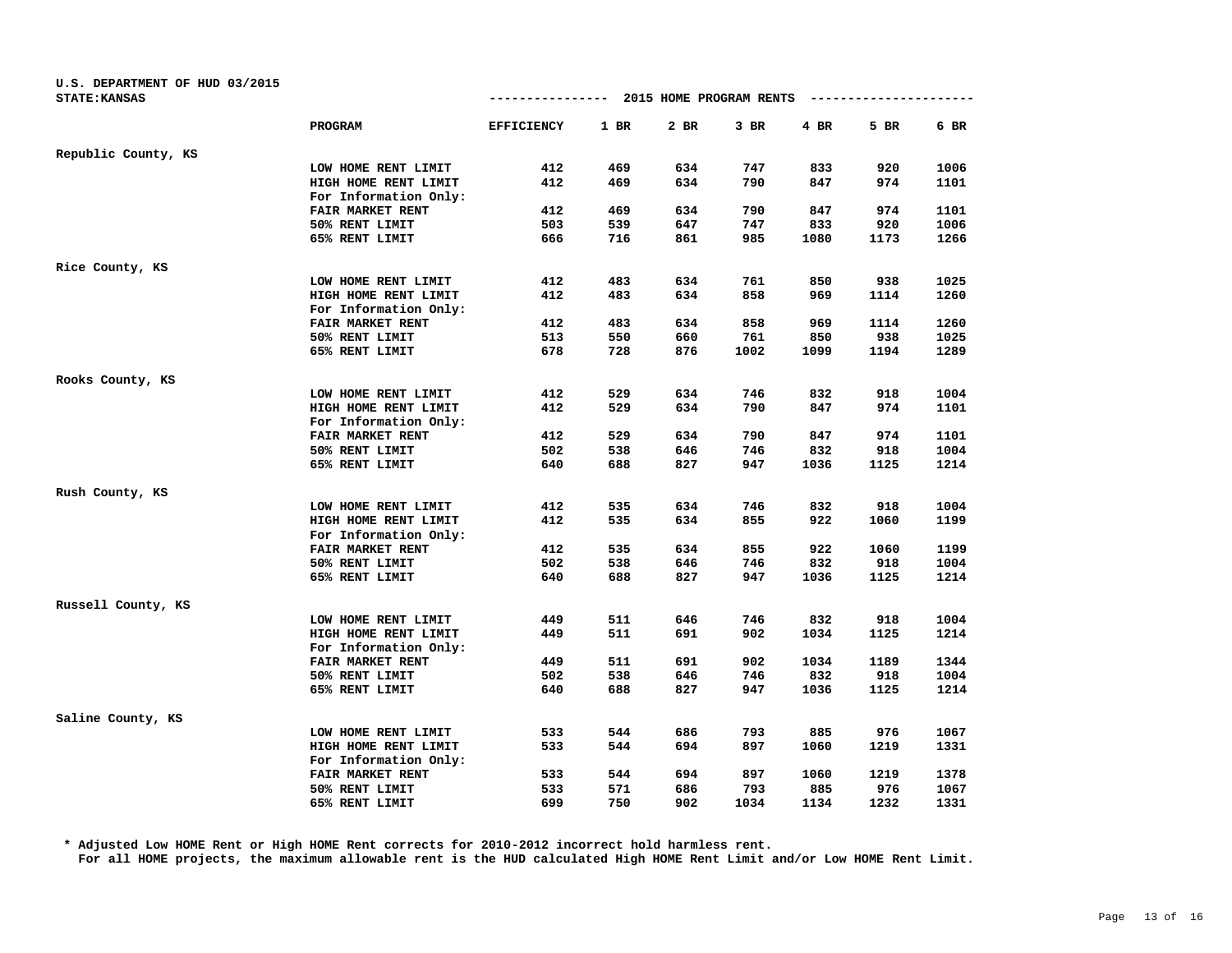| U.S. DEPARTMENT OF HUD 03/2015 |                       |                   |            |                         |            |             |             |              |
|--------------------------------|-----------------------|-------------------|------------|-------------------------|------------|-------------|-------------|--------------|
| <b>STATE: KANSAS</b>           |                       | -------------     |            | 2015 HOME PROGRAM RENTS |            |             |             |              |
|                                | PROGRAM               | <b>EFFICIENCY</b> | $1$ BR     | 2 BR                    | $3$ BR     | 4 BR        | 5 BR        | 6 BR         |
| Scott County, KS               |                       |                   |            |                         |            |             |             |              |
|                                | LOW HOME RENT LIMIT   | 412               | 471        | 634                     | 898        | 937         | 1078        | 1209         |
|                                | HIGH HOME RENT LIMIT  | 412               | 471        | 634                     | 934        | 937         | 1078        | 1218         |
|                                | For Information Only: |                   |            |                         |            |             |             |              |
|                                | FAIR MARKET RENT      | 412               | 471        | 634                     | 934        | 937         | 1078        | 1218         |
|                                | 50% RENT LIMIT        | 605               | 648        | 777                     | 898        | 1002        | 1106        | 1209         |
|                                | 65% RENT LIMIT        | 776               | 833        | 1002                    | 1148       | 1261        | 1373        | 1485         |
| Seward County, KS              |                       |                   |            |                         |            |             |             |              |
|                                | LOW HOME RENT LIMIT   | 459               | 538        | 646                     | 746        | 832         | 918         | 1004         |
|                                | HIGH HOME RENT LIMIT  | 459               | 580        | 707                     | 891        | 1036        | 1125        | 1214         |
|                                | For Information Only: |                   |            |                         |            |             |             |              |
|                                | FAIR MARKET RENT      | 459               | 580        | 707                     | 891        | 1048        | 1205        | 1362         |
|                                | 50% RENT LIMIT        | 502               | 538        | 646                     | 746        | 832         | 918         | 1004         |
|                                | 65% RENT LIMIT        | 640               | 688        | 827                     | 947        | 1036        | 1125        | 1214         |
| Sheridan County, KS            |                       |                   |            |                         |            |             |             |              |
|                                | LOW HOME RENT LIMIT   | 412               | 469        | 634                     | 755        | 842         | 930         | 1016         |
|                                | HIGH HOME RENT LIMIT  | 412               | 469        | 634                     | 790        | 847         | 974         | 1101         |
|                                | For Information Only: |                   |            |                         |            |             |             |              |
|                                | FAIR MARKET RENT      | 412               | 469        | 634                     | 790        | 847         | 974         | 1101         |
|                                | 50% RENT LIMIT        | 508               | 545        | 653                     | 755        | 842         | 930         | 1016         |
|                                | 65% RENT LIMIT        | 680               | 730        | 878                     | 1005       | 1101        | 1197        | 1292         |
| Sherman County, KS             |                       |                   |            |                         |            |             |             |              |
|                                | LOW HOME RENT LIMIT   | 412               | 471        | 634                     | 746        | 832         | 918         | 1004         |
|                                | HIGH HOME RENT LIMIT  | 412               | 471        | 634                     | 845        | 1036        | 1125        | 1214         |
|                                | For Information Only: |                   |            |                         |            |             |             |              |
|                                | FAIR MARKET RENT      | 412               | 471        | 634                     | 845        | 1123        | 1291        | 1460         |
|                                | 50% RENT LIMIT        | 502               | 538        | 646                     | 746        | 832         | 918         | 1004         |
|                                | 65% RENT LIMIT        | 640               | 688        | 827                     | 947        | 1036        | 1125        | 1214         |
| Smith County, KS               |                       |                   |            |                         |            |             |             |              |
|                                | LOW HOME RENT LIMIT   | 412               | 506        | 634                     | 746        | 832         | 918         | 1004         |
|                                | HIGH HOME RENT LIMIT  | 412               | 506        | 634                     | 934        | 937         | 1078        | 1214         |
|                                | For Information Only: |                   |            |                         |            |             |             |              |
|                                | FAIR MARKET RENT      | 412               | 506        | 634                     | 934        | 937         | 1078        | 1218         |
|                                | 50% RENT LIMIT        | 502               | 538        | 646                     | 746        | 832         | 918         | 1004         |
|                                | 65% RENT LIMIT        | 640               | 688        | 827                     | 947        | 1036        | 1125        | 1214         |
| Stafford County, KS            |                       |                   |            |                         |            |             |             |              |
|                                | LOW HOME RENT LIMIT   | 412               | 482        | 634                     | 781        | 847         | 962         | 1051         |
|                                | HIGH HOME RENT LIMIT  | 412               | 482        | 634                     | 790        | 847         | 974         | 1101         |
|                                | For Information Only: |                   |            |                         |            |             |             |              |
|                                | FAIR MARKET RENT      | 412               | 482        | 634                     | 790        | 847         | 974         | 1101         |
|                                | 50% RENT LIMIT        | 526<br>666        | 563<br>716 | 676<br>861              | 781<br>985 | 872<br>1080 | 962<br>1173 | 1051<br>1266 |
|                                | 65% RENT LIMIT        |                   |            |                         |            |             |             |              |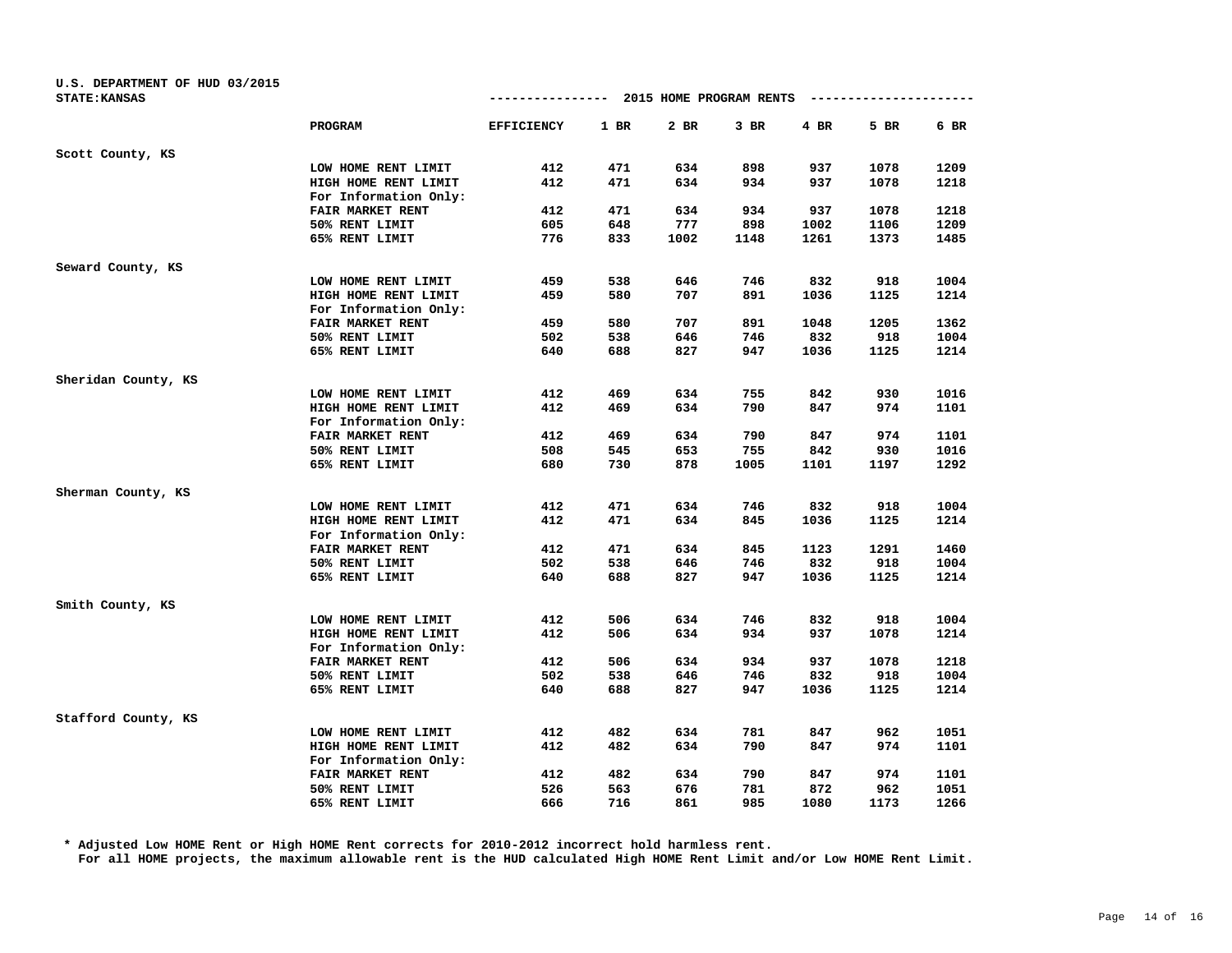| U.S. DEPARTMENT OF HUD 03/2015<br><b>STATE: KANSAS</b> |                       | -------------     |        | 2015 HOME PROGRAM RENTS |        |      |      |      |
|--------------------------------------------------------|-----------------------|-------------------|--------|-------------------------|--------|------|------|------|
|                                                        | PROGRAM               | <b>EFFICIENCY</b> | $1$ BR | 2 BR                    | $3$ BR | 4 BR | 5 BR | 6 BR |
| Stanton County, KS                                     |                       |                   |        |                         |        |      |      |      |
|                                                        | LOW HOME RENT LIMIT   | 412               | 471    | 634                     | 746    | 832  | 918  | 1004 |
|                                                        | HIGH HOME RENT LIMIT  | 412               | 471    | 634                     | 856    | 902  | 1037 | 1173 |
|                                                        | For Information Only: |                   |        |                         |        |      |      |      |
|                                                        | FAIR MARKET RENT      | 412               | 471    | 634                     | 856    | 902  | 1037 | 1173 |
|                                                        | 50% RENT LIMIT        | 502               | 538    | 646                     | 746    | 832  | 918  | 1004 |
|                                                        | 65% RENT LIMIT        | 640               | 688    | 827                     | 947    | 1036 | 1125 | 1214 |
| Stevens County, KS                                     |                       |                   |        |                         |        |      |      |      |
|                                                        | LOW HOME RENT LIMIT   | 468               | 532    | 720                     | 842    | 940  | 1037 | 1134 |
|                                                        | HIGH HOME RENT LIMIT  | 468               | 532    | 720                     | 897    | 1047 | 1204 | 1361 |
|                                                        | For Information Only: |                   |        |                         |        |      |      |      |
|                                                        | FAIR MARKET RENT      | 468               | 532    | 720                     | 897    | 1047 | 1204 | 1361 |
|                                                        | 50% RENT LIMIT        | 567               | 608    | 730                     | 842    | 940  | 1037 | 1134 |
|                                                        | 65% RENT LIMIT        | 718               | 770    | 926                     | 1061   | 1164 | 1266 | 1368 |
| Thomas County, KS                                      |                       |                   |        |                         |        |      |      |      |
|                                                        | LOW HOME RENT LIMIT   | 412               | 535    | 634                     | 909    | 1081 | 1192 | 1303 |
|                                                        | HIGH HOME RENT LIMIT  | 412               | 535    | 634                     | 909    | 1123 | 1291 | 1460 |
|                                                        | For Information Only: |                   |        |                         |        |      |      |      |
|                                                        | FAIR MARKET RENT      | 412               | 535    | 634                     | 909    | 1123 | 1291 | 1460 |
|                                                        | 50% RENT LIMIT        | 652               | 698    | 838                     | 968    | 1081 | 1192 | 1303 |
|                                                        | 65% RENT LIMIT        | 829               | 889    | 1069                    | 1226   | 1349 | 1469 | 1590 |
| Trego County, KS                                       |                       |                   |        |                         |        |      |      |      |
|                                                        | LOW HOME RENT LIMIT   | 413               | 470    | 636                     | 746    | 832  | 918  | 1004 |
|                                                        | HIGH HOME RENT LIMIT  | 413               | 470    | 636                     | 937    | 940  | 1081 | 1222 |
|                                                        | For Information Only: |                   |        |                         |        |      |      |      |
|                                                        | FAIR MARKET RENT      | 413               | 470    | 636                     | 937    | 940  | 1081 | 1222 |
|                                                        | 50% RENT LIMIT        | 502               | 538    | 646                     | 746    | 832  | 918  | 1004 |
|                                                        | 65% RENT LIMIT        | 651               | 699    | 841                     | 962    | 1054 | 1144 | 1235 |
| Wallace County, KS                                     |                       |                   |        |                         |        |      |      |      |
|                                                        | LOW HOME RENT LIMIT   | 412               | 471    | 634                     | 790    | 882  | 973  | 1064 |
|                                                        | HIGH HOME RENT LIMIT  | 412               | 471    | 634                     | 790    | 922  | 1060 | 1199 |
|                                                        | For Information Only: |                   |        |                         |        |      |      |      |
|                                                        | FAIR MARKET RENT      | 412               | 471    | 634                     | 790    | 922  | 1060 | 1199 |
|                                                        | 50% RENT LIMIT        | 532               | 570    | 685                     | 790    | 882  | 973  | 1064 |
|                                                        | 65% RENT LIMIT        | 671               | 721    | 867                     | 994    | 1089 | 1182 | 1277 |
| Washington County, KS                                  |                       |                   |        |                         |        |      |      |      |
|                                                        | LOW HOME RENT LIMIT   | 465               | 469    | 634                     | 754    | 841  | 928  | 1015 |
|                                                        | HIGH HOME RENT LIMIT  | 465               | 469    | 634                     | 790    | 847  | 974  | 1101 |
|                                                        | For Information Only: |                   |        |                         |        |      |      |      |
|                                                        | FAIR MARKET RENT      | 465               | 469    | 634                     | 790    | 847  | 974  | 1101 |
|                                                        | 50% RENT LIMIT        | 507               | 543    | 652                     | 754    | 841  | 928  | 1015 |
|                                                        | 65% RENT LIMIT        | 645               | 693    | 833                     | 954    | 1045 | 1135 | 1224 |